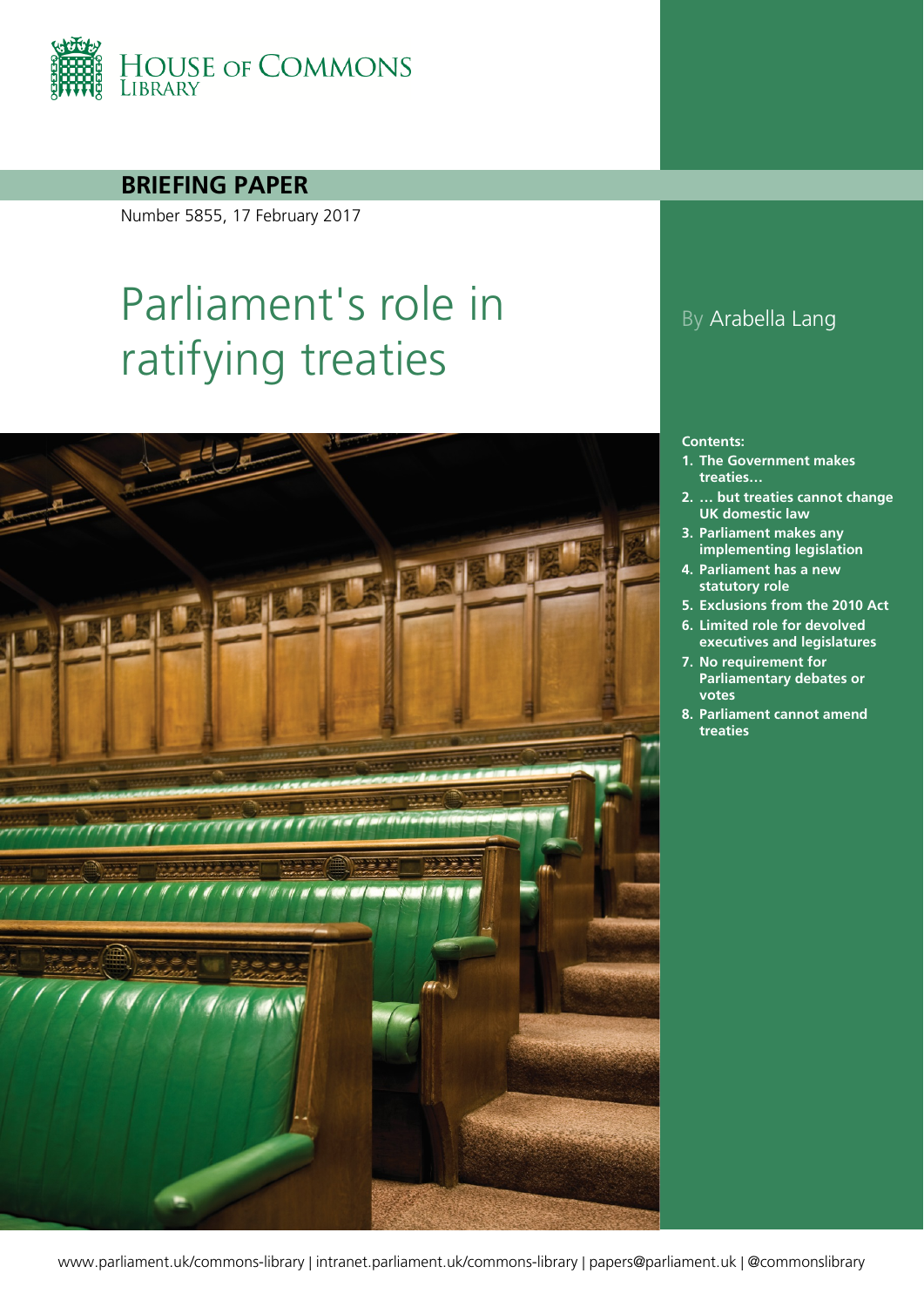# **Contents**

| <b>Summary</b> |                                                                        | 3              |
|----------------|------------------------------------------------------------------------|----------------|
| 1.             | The Government makes treaties                                          | 5              |
| 2.             | but treaties cannot change UK domestic law                             | 6              |
| 2.1            | The UK is a 'dualist' state                                            | 6              |
| 2.2            | The Miller judgment                                                    | 6              |
| 2.3            | Legal effect of treaty provisions                                      | 6              |
| 2.4            | 'Monist' states                                                        | $\overline{7}$ |
| 3.             | Parliament makes any implementing legislation                          | 8              |
| 3.1            | Domestic law may be adjusted before ratification                       | 8              |
| 3.2            | Not all treaties require domestic legislation                          | 9              |
| 4.             | Parliament has a new statutory role                                    | 10             |
| 4.1            | Context of the 2010 Act                                                | 10             |
| 4.2            | The Government must lay treaties before Parliament                     | 10             |
| 4.3            | The Commons could block ratification                                   | 11             |
| 4.4            | What is the procedure for the Commons to resolve against ratification? | 12             |
| 4.5            | Limits of the 2010 Act                                                 | 13             |
| 5.             | <b>Exclusions from the 2010 Act</b>                                    | 14             |
| 5.1            | 'Exceptional cases'                                                    | 14             |
| 5.2            | Memorandums of Understanding                                           | 14             |
| 5.3            | Some EU Treaties                                                       | 14             |
| 5.4            | Double taxation agreements                                             | 16             |
| 6.             | Limited role for devolved executives and legislatures                  | 17             |
| 7.             | No requirement for Parliamentary debates or votes                      | 18             |
| 7.1            | Debates and votes are rare                                             | 18             |
| 7.2            | Affirmative resolution procedure?                                      | 19             |
| 7.3            | Other formal requirements for a debate?                                | 19             |
| 7.4            | Committees?                                                            | 19             |
| 7.5            | Other countries                                                        | 20             |
| 8.             | <b>Parliament cannot amend treaties</b>                                | 21             |
| 8.1            | Introduction                                                           | 21             |
| 8.2            | No formal involvement in negotiations                                  | 21             |
| 8.3            | Changing a concluded treaty                                            | 22             |
| 8.4            | Other countries                                                        | 22             |
| 8.5            | Arguments for some parliamentary involvement                           | 23             |
| 8.6            | Arguments against                                                      | 24             |
| 8.7            | Parliament and the Brexit treaties                                     | 24             |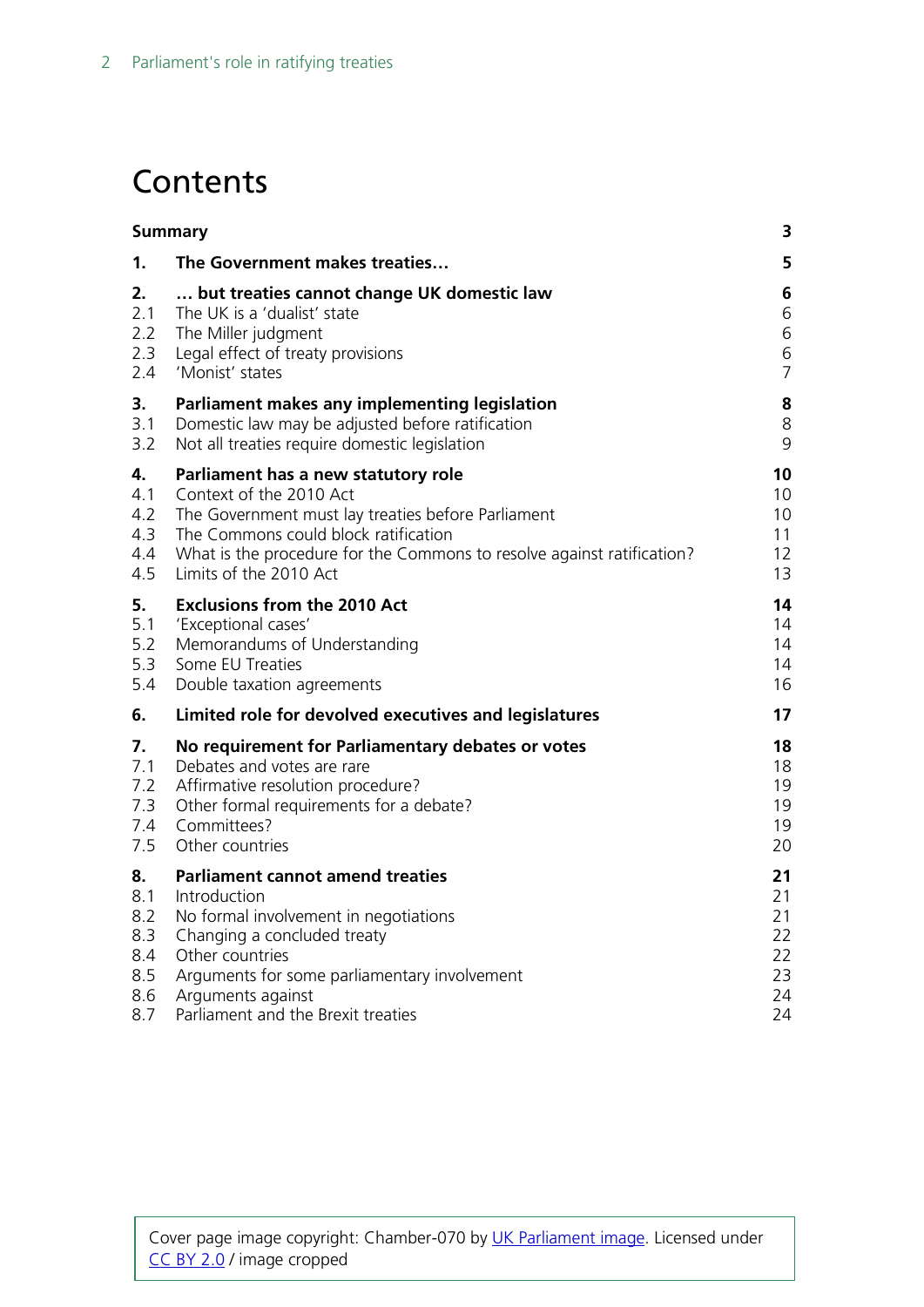# <span id="page-2-0"></span>Summary

#### **The Government makes treaties…**

The UK Government is responsible for negotiating, signing and ratifying the 30 or so international treaties involving the UK each year.

The starting point for treaty ratification in the UK is that the Government has the power to make international treaties under its prerogative powers. But this cannot automatically change domestic law or rights, and – as the Supreme Court recently ruled in the Miller case – it cannot make major changes to the UK's constitutional arrangements without Parliamentary authority.

### **…but Parliament has a limited role**

Parliament (and/or the devolved legislatures) is therefore involved if domestic law needs to be changed in order to implement a treaty – but this does not give Parliament the power to approve, reject or amend the treaty itself. It also now has the opportunity to say that a treaty should not be ratified, but it does not have to debate or vote on most treaties.

This is in contrast to some other countries, where parliaments are involved in treatymaking and may need to give their consent before ratification (often because treaties can automatically be part of domestic law that can be relied on in domestic courts).

### **The 2010 Act: new power for the Commons to block ratification**

Part 2 of the *[Constitutional Reform and Governance Act 2010](http://www.legislation.gov.uk/ukpga/2010/25/contents)* requires the Government to lay before Parliament most treaties it wishes to ratify, along with an Explanatory Memorandum. This gave statutory form to part of a previous constitutional convention on parliamentary involvement with treaties (the Ponsonby Rule).

The 2010 Act also for the first time gave parliamentary disapproval of treaties statutory effect, and effectively gave the House of Commons a new power to block ratification. The process is this:

- The Government may not ratify the treaty for 21 'sitting days' (ie days when both Houses were sitting) after it was laid before Parliament.
- If within those 21 sitting days either House resolves that the treaty should not be ratified, by agreeing a motion on the floor of the House, the Government must lay before Parliament a statement setting out its reasons for nevertheless wanting to ratify.
- If the Commons resolves against ratification regardless of whether the Lords did or not – a further 21 sitting day period is triggered from when the Government's statement is laid. During this period the Government cannot ratify the treaty.
- If the Commons again resolves against ratification during this period, the process is repeated. This can continue indefinitely, in effect giving the Commons the power to block ratification.

Neither House has yet resolved against ratification of a treaty under these provisions, and there are limited options for how they can do so.

Despite looking like a major change, the provisions of the 2010 Act have several exclusions and limitations.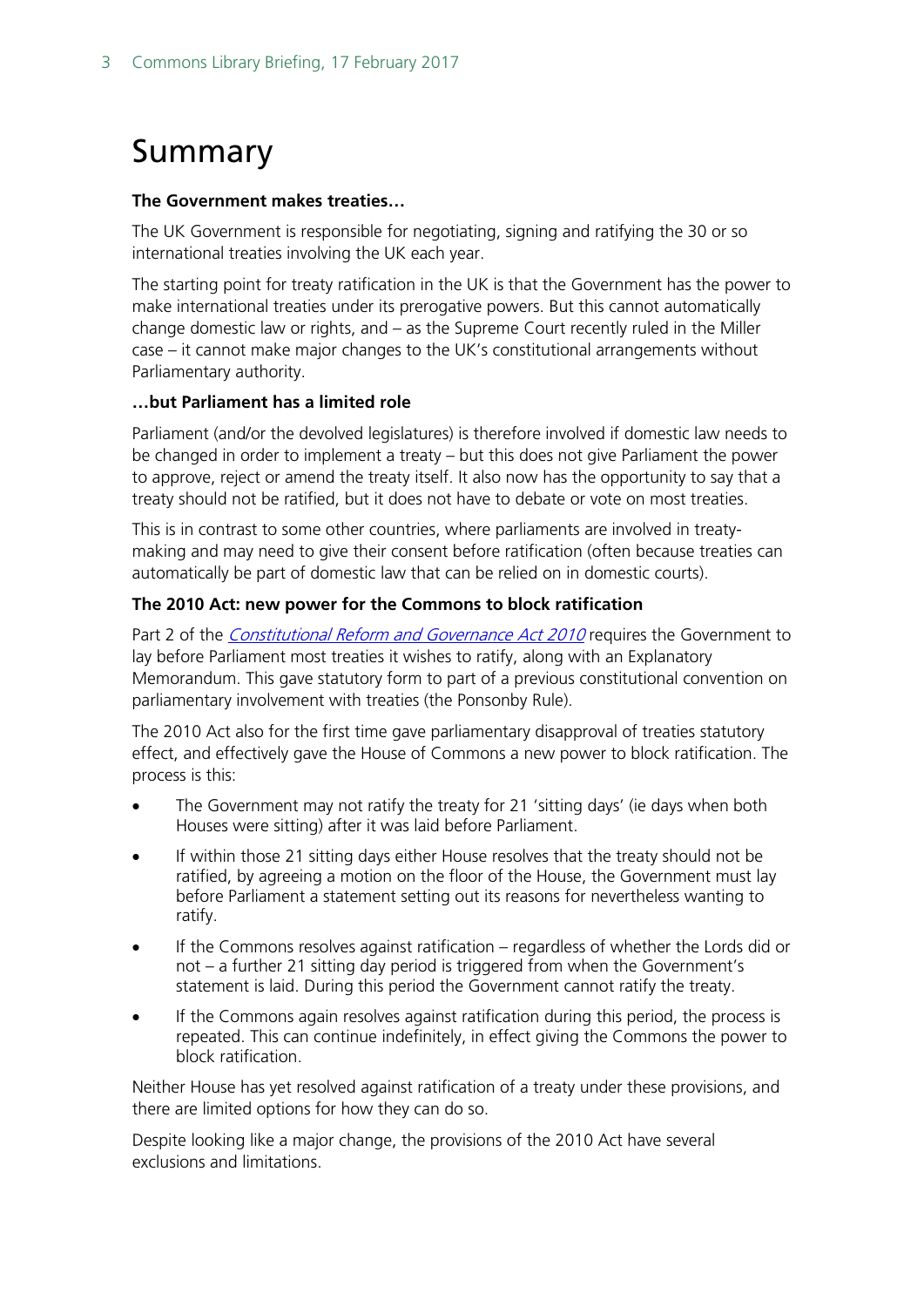### **Exclusions**

Some types of treaty are excluded from the 2010 Act:

- exceptional cases
- Memorandums of Understanding, and treaties that do not require ratification
- some EU Treaties which already require an Act of Parliament or even a referendum
- 'double taxation' agreements which require an Order in Council

### **Devolved executives and legislatures**

The devolved executives and legislatures have very limited involvement in treaties, even though they may be responsible for applying them.

Treaty-making remains the exclusive responsibility of the UK Government, but it has agreed to cooperate on treaty negotiation and implementation

#### **No requirement for debates or votes**

Although the 2010 Act puts on a statutory footing Parliament's opportunity to scrutinise treaties, it does not require Parliament to scrutinise, debate or vote on them (and it rarely does so).

There have been some calls for a process that results in more debates and votes on treaties, perhaps involving the committees, but Parliament has so far been reluctant to set up new mechanisms for treaties.

This is in contrast to many other countries where parliamentary approval is required at least for certain defined categories of treaty. Even some other 'dualist' countries have incorporated some kind of parliamentary scrutiny of treaties, for example Australia which has a dedicated Joint Standing Committee on Treaties.

Parliament can only oppose (or tacitly accept) a treaty in full – it cannot amend treaties.

### **Parliament cannot amend treaties**

There is no general requirement or mechanism for parliamentary scrutiny of (non-EU) treaties while the Government is negotiating them. So Parliament is not usually involved at the stage when changes could still be made to the text of a treaty.

This is fairly typical; the US is rare in allowing the Senate Committee on Foreign Relations to propose amendments to treaties.

There have been several proposals for parliamentary involvement before signature, to minimise disagreements when it comes to ratification, but there is also considerable opposition to such ideas.

However, Brexit has re-awakened the debate on how Parliament should be involved with treaties. Many of the proposed amendments to the European Union (Notification of Withdrawal) Bill concerned Parliament's role in the negotiating process or approving the final agreement. Although none of them passed, the Government did agree to give Parliament a vote on a withdrawal agreement before it is signed. And the likelihood of subsequent treaties having a major effect domestically, for instance on trade, might reignite calls for more parliamentary scrutiny of treaties.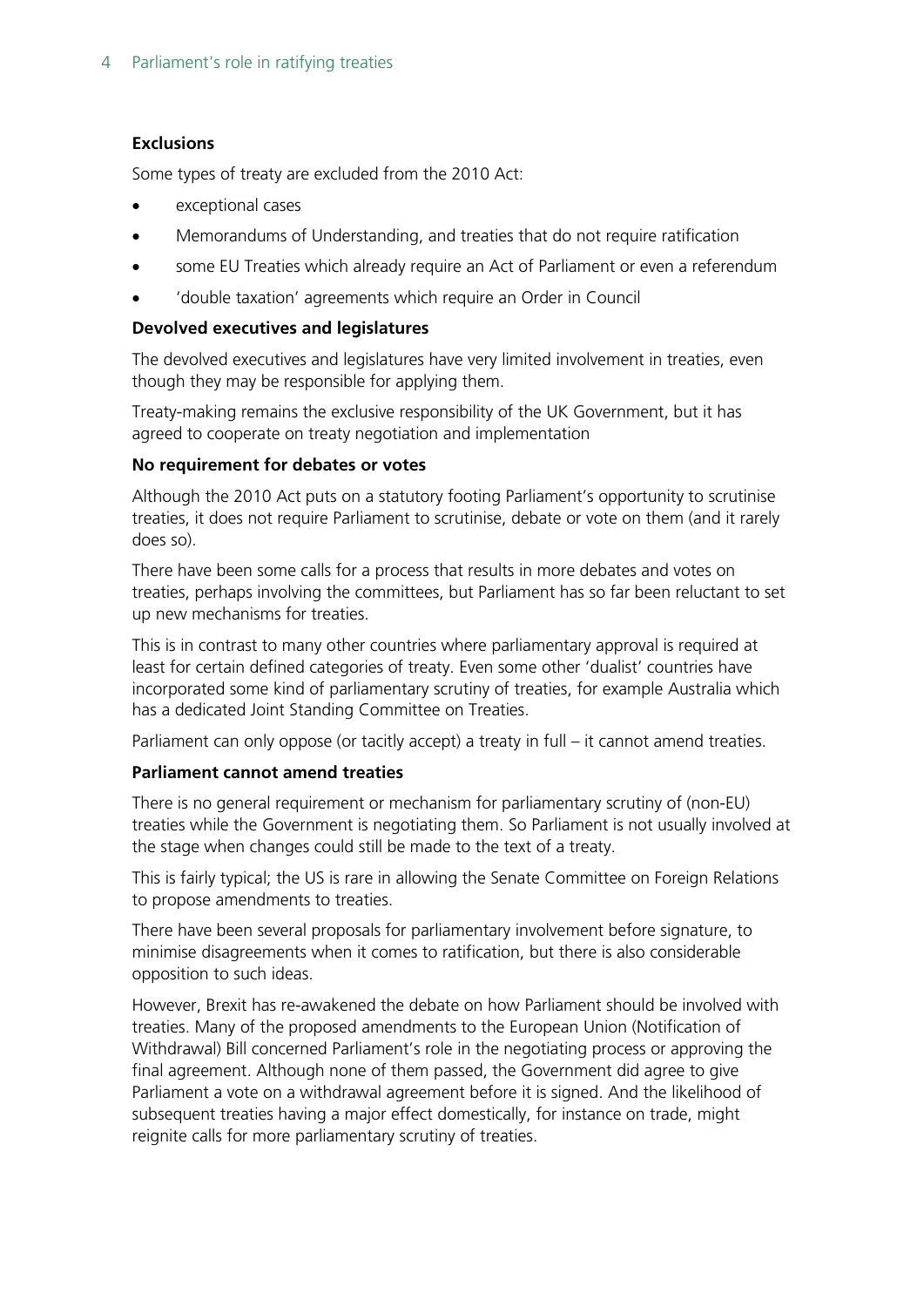# <span id="page-4-0"></span>1. The Government makes treaties…

Treaty-making – 'traditionally an executive power par excellence'<sup>[1](#page-4-1)</sup> – was once fairly infrequent, and usually concerned war and peace, territory and trade.

Now treaties are made in their hundreds every year, covering practically every area of government. Despite this increase in volume and scope over the last century or two, treaty-making is still generally seen as a matter for governments. However, a range of domestic mechanisms for reviewing them has developed, often involving parliaments.

In the UK, the Government negotiates, signs and ratifies treaties (around 30 a year) under the Royal Prerogative, with only a limited role for Parliament. [2](#page-4-2) Box 1 below outlines the process.

#### **Box 1: Outline of treaty-making in the UK**

- The Government **negotiates** a treaty, which for multilateral treaties is often a lengthy process involving a series of inter-governmental meetings.
- The Government **signs** the finalised treaty. Signing usually shows only that the State agrees with the text and puts it under an obligation to refrain from acts that would defeat the object and purpose of the treaty. The UK does not usually sign a treaty unless it has a reasonably firm intention of ratifying it. Sometimes, however, a treaty itself provides that it enters into force on signature alone.
- Parliament makes any necessary **domestic legislative changes**.
- The Government **lays the signed treaty before Parliament**, along with an Explanatory Memorandum. It may not ratify the treaty during the following 21 sitting days.
- Parliament does not have to do anything, but if either House **resolves against ratification** during that period, the Government must explain why it wants to ratify anyway. The House of Commons can effectively block ratification by passing repeated resolutions.
- If there are no outstanding resolutions, the Government can **ratify** the treaty. Ratifying is when a State confirms that it is bound by a treaty that it had already signed.
- The treaty **enters into force** for the UK according to the provisions in the treaty for example six months after ratification, or once the treaty has been ratified by 20 States.

There is [detailed information about how the UK Government signs and](https://www.gov.uk/government/publications/treaties-and-mous-guidance-on-practice-and-procedures)  [ratifies treaties](https://www.gov.uk/government/publications/treaties-and-mous-guidance-on-practice-and-procedures) on the gov.uk website.<sup>[3](#page-4-3)</sup>

<span id="page-4-1"></span>Mario Mendez, 'Constitutional Review of Treaties: Lessons for Comparative [Constitutional Design and Practice'](http://www.jeanmonnetprogram.org/paper/constitutional-review-of-treaties-lessons-for-comparative-constitutional-design-and-practice/), Jean Monnet Working Paper 8/16, 2016

<span id="page-4-2"></span><sup>&</sup>lt;sup>2</sup> Prerogative powers were once exercised by the reigning monarch but are now exercised largely by the Government on the monarch's behalf, without any parliamentary authority. For background information see Library Standard Note SN/PC/3681, [The Royal Prerogative,](http://researchbriefings.parliament.uk/ResearchBriefing/Summary/SN03861) 30 December 2009

<span id="page-4-3"></span><sup>&</sup>lt;sup>3</sup> Foreign and Commonwealth Office, Treaties and MOUs: Guidance on Practice and [Procedures,](https://www.gov.uk/government/publications/treaties-and-mous-guidance-on-practice-and-procedures) updated March 2014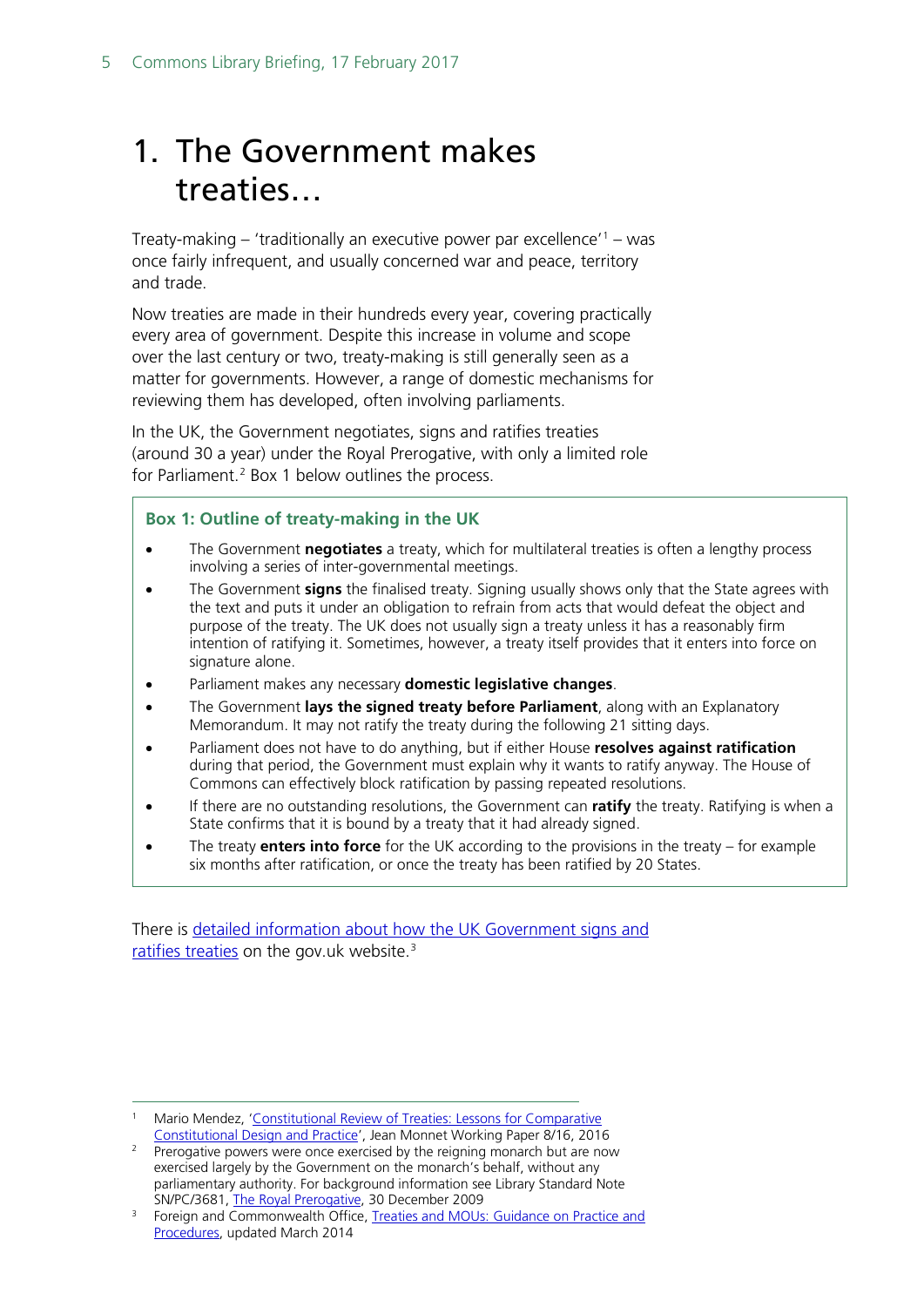# <span id="page-5-0"></span>2. … but treaties cannot change UK domestic law

# <span id="page-5-1"></span>2.1 The UK is a 'dualist' state

The corollary of the Government's dominant role in making and ratifying treaties is the fact that treaties cannot change UK domestic law.

The UK is a 'dualist' state, which means that treaties are seen as automatically creating rights and duties only for the Government under international law. When the Government ratifies a treaty – even with Parliamentary involvement – this does not amount to legislating. For a treaty provision to become part of domestic law, the relevant legislature must explicitly incorporate it into domestic law.

# <span id="page-5-2"></span>2.2 The Miller judgment

This constitutional feature was central to the Supreme Court's January 2017 judgment in the [Miller c](https://www.supremecourt.uk/cases/docs/uksc-2016-0196-judgment.pdf)ase (about whether the UK Government needed the prior authority of Parliament in order to trigger the UK's notification of withdrawal from the EU Treaties). The majority judgment set out 'two features of the United Kingdom's constitutional arrangements':

… The first is that ministers generally enjoy a power freely to enter into and to terminate treaties without recourse to Parliament … The second feature is that ministers are not normally entitled to exercise any power they might otherwise have if it results in a change in UK domestic law unless statute, ie an Act of Parliament, so provides.<sup>[4](#page-5-4)</sup>

The ruling made it clear that the Government cannot make or withdraw from a treaty that amounts to a 'major change to UK constitutional arrangements' without an Act of Parliament:

We cannot accept that a major change to UK constitutional arrangements can be achieved by ministers alone; it must be effected in the only way that the UK constitution recognises, namely by Parliamentary legislation. [5](#page-5-5)

Applying the principle to this case, the judgment held that the UK Government could withdraw from the EU Treaties only if Parliament 'positively created' the power for ministers to do so.[6](#page-5-6) This was because the EU Treaties are a source of domestic law and domestic rights that ministers cannot alter using the prerogative alone.

# <span id="page-5-3"></span>2.3 Legal effect of treaty provisions

Treaty provisions that are not incorporated into domestic law can have only indirect domestic legal effect at best. For example, where

<span id="page-5-4"></span> <sup>4</sup> R (Miller) v Secretary of State for Exiting the European Union [2017] UKSC 5, 24 January 2017, para 5

<span id="page-5-5"></span><sup>&</sup>lt;sup>5</sup> R (on the application of Miller and another) v Secretary of State for Exiting the [European Union](https://www.supremecourt.uk/cases/docs/uksc-2016-0196-judgment.pdf) [2017] UKSC para 82

<span id="page-5-6"></span><sup>6</sup> Ibid para 86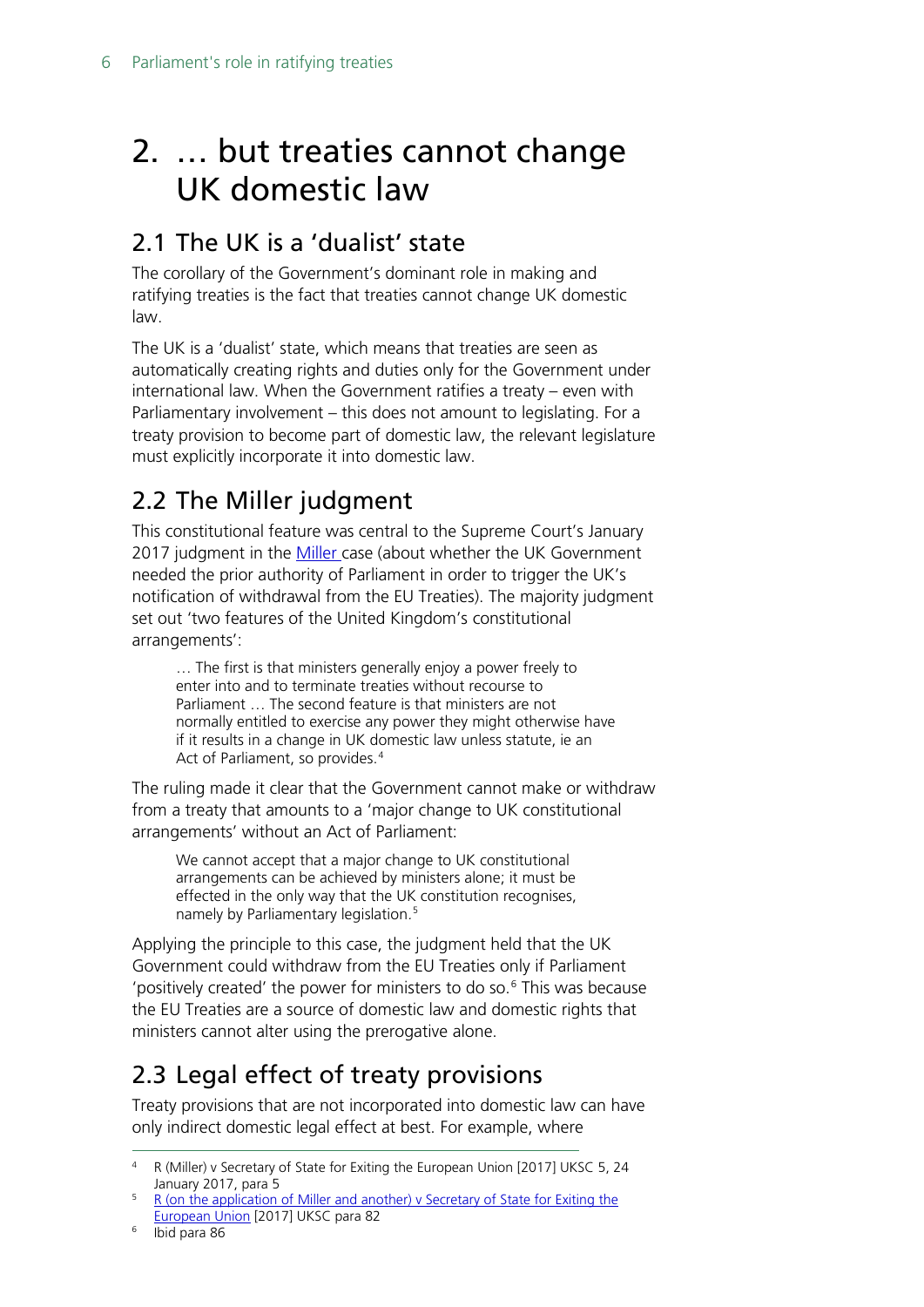legislation is capable of two interpretations, one consistent with a treaty obligation and one inconsistent, then the courts will presume that Parliament intended to legislate in conformity with the treaty and not in conflict with it.[7](#page-6-1)

A recent post on the UK Human Rights blog gives more examples:

Customary international law is considered to form part of the common law (see  $Keyu$ ). It has been established that an international convention may be used as an aid to statutory interpretation (see *[Assange](http://www.bailii.org/uk/cases/UKSC/2012/22.html)* at [122]), particularly when it comes to human rights (see *[Stevens](http://www.bailii.org/ew/cases/EWHC/Admin/2013/792.html)* at [55ff]), or be something to which the court can have regard in the exercise of judicial discretion (see [Morgan v. Hinton Organics,](http://www.bailii.org/ew/cases/EWCA/Civ/2009/107.html) concerning the [Aarhus Convention](https://en.wikipedia.org/wiki/Aarhus_Convention) principle that costs in environmental litigation should not be prohibitively expensive). An international obligation may also have become part of EU law and thus have some direct effect in the UK via that route, although this is a path that will presumably be closed down following Brexit.[8](#page-6-2)

But usually, before the UK Government ratifies a treaty, it seeks to ensure that any domestic legislation needed to implement it is already in place (see below). Where this incorporates a treaty right into domestic law, private parties who are harmed by a violation of their treaty-based rights may be able to obtain a domestic legal remedy – but the courts are applying the domestic law, not the treaty directly (see the example in Box 2 below).

### **Box 2: Best interests of the child**

The 1989 [UN Convention on the Rights of the Child s](http://www.ohchr.org/en/professionalinterest/pages/crc.aspx)ays that 'In all actions concerning children, whether undertaken by public or private social welfare institutions, courts of law, administrative authorities or legislative bodies, the best interests of the child shall be a primary consideration' (article 3).

This 'best interests of the child' principle appears in several pieces of domestic UK legislation including the Children Act 1989 (England and Wales) and the Children (Scotland) Act 1995. It is therefore applied by the courts under that legislation. But it cannot be applied directly in other contexts, as the UK has not incorporated the Convention itself into UK law.

## <span id="page-6-0"></span>2.4 'Monist' states

By contrast, in 'monist' states (such as the Netherlands, for example) the act of ratifying an international treaty can automatically incorporate it into domestic law. International law  $is$  domestic law – or may even take precedence over it – and treaties may even be enforceable in the national courts as soon as they are ratified.

This approach usually involves the legislature in the ratification of treaties, as treaties are another form of domestic law.

<span id="page-6-1"></span>Lord Bingham of Cornhill, in his maiden speech in the House of Lords, set out this and five further ways in which treaties can have indirect effect in the UK: HL Deb 3 July 1996 c1465 ff

<span id="page-6-2"></span><sup>8</sup> Alasdair Henderson, ['War remains inside the court room –](https://ukhumanrightsblog.com/2016/09/14/war-remains-inside-the-court-room-part-2-the-torture-convention/#more-31057) Part 2: the Torture [Convention'](https://ukhumanrightsblog.com/2016/09/14/war-remains-inside-the-court-room-part-2-the-torture-convention/#more-31057), UK Human Rights Blog, 14 September 2016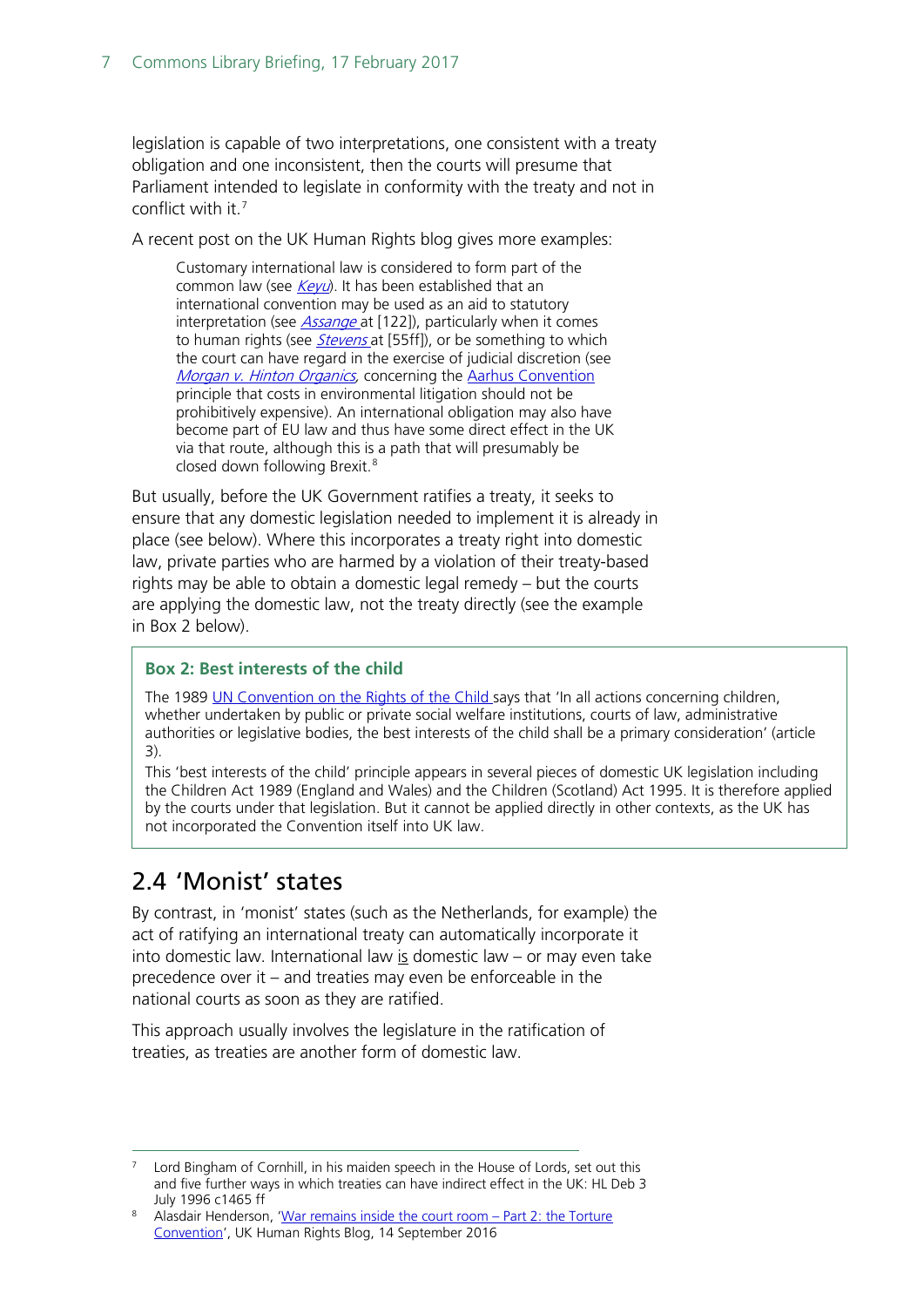# <span id="page-7-0"></span>3. Parliament makes any implementing legislation

UK domestic legislation is often needed before the Government ratifies a treaty, to give effect to treaty-based rights and to make sure that the Government will not be immediately in breach of any new treaty obligations under international law.

This gives Parliament an opportunity to consider how treaty rights and obligations will be implemented in domestic law. But it does not necessarily mean that the whole treaty will be incorporated into domestic law, and does not give Parliament the power to approve, reject or amend the treaty itself.

## <span id="page-7-1"></span>3.1 Domestic law may be adjusted before ratification

Treaties increasingly impose positive obligations on states, for instance stating that they must create new criminal offences. Or they set out new concrete rights, for instance the right to a periodic review for children who have been placed in residential care for their protection or their physical or mental health (UN Convention on the Rights of the Child, Article 25).

Because these rights and obligations do not automatically become part of UK law, the UK Government's practice is to try to ensure that the necessary legislation is in place before ratifying. This can be a standalone Bill (see the example given in Box 3 below), some clauses in a wider Bill, or secondary legislation such as a Statutory Instrument. Sometimes a treaty-related Bill will include the text of the treaty in its Schedules, but it does not have to. Indeed, there might be no reference at all to the treaty in the Bill.

### **Box 3: Legislating for the Cultural Property Convention**

The [Cultural Property \(Armed Conflicts\) Bill 2016-17](http://services.parliament.uk/bills/2016-17/culturalpropertyarmedconflicts.html) is intended to create new offences and search and seizure powers to enable the United Kingdom to ratify the 1954 Hague Convention for the Protection of Cultural Property in the Event of Armed Conflict and accede to its 1954 and 1999 Protocols. The Bill was amended slightly in the Lords to ensure that the language used in the Bill is consistent with the language used in the Second Protocol ('violation', rather than 'breach'). Some other points were raised, for example the maximum penalty of 30 years' imprisonment for some offences, but otherwise the Bill received cross-party support.

The text of the Convention and its Protocols is set out in Schedules to the Bill.

Any such legislation must follow the usual parliamentary procedures for passing legislation.

In considering treaty-related legislation, Parliament looks at **how** the UK would implement (at least parts of) the treaty, rather than **whether** the UK should ratify it. But this still can create room for debate in Parliament – and sometimes the devolved assemblies – about exactly what legislative change is needed to give effect to a new obligation.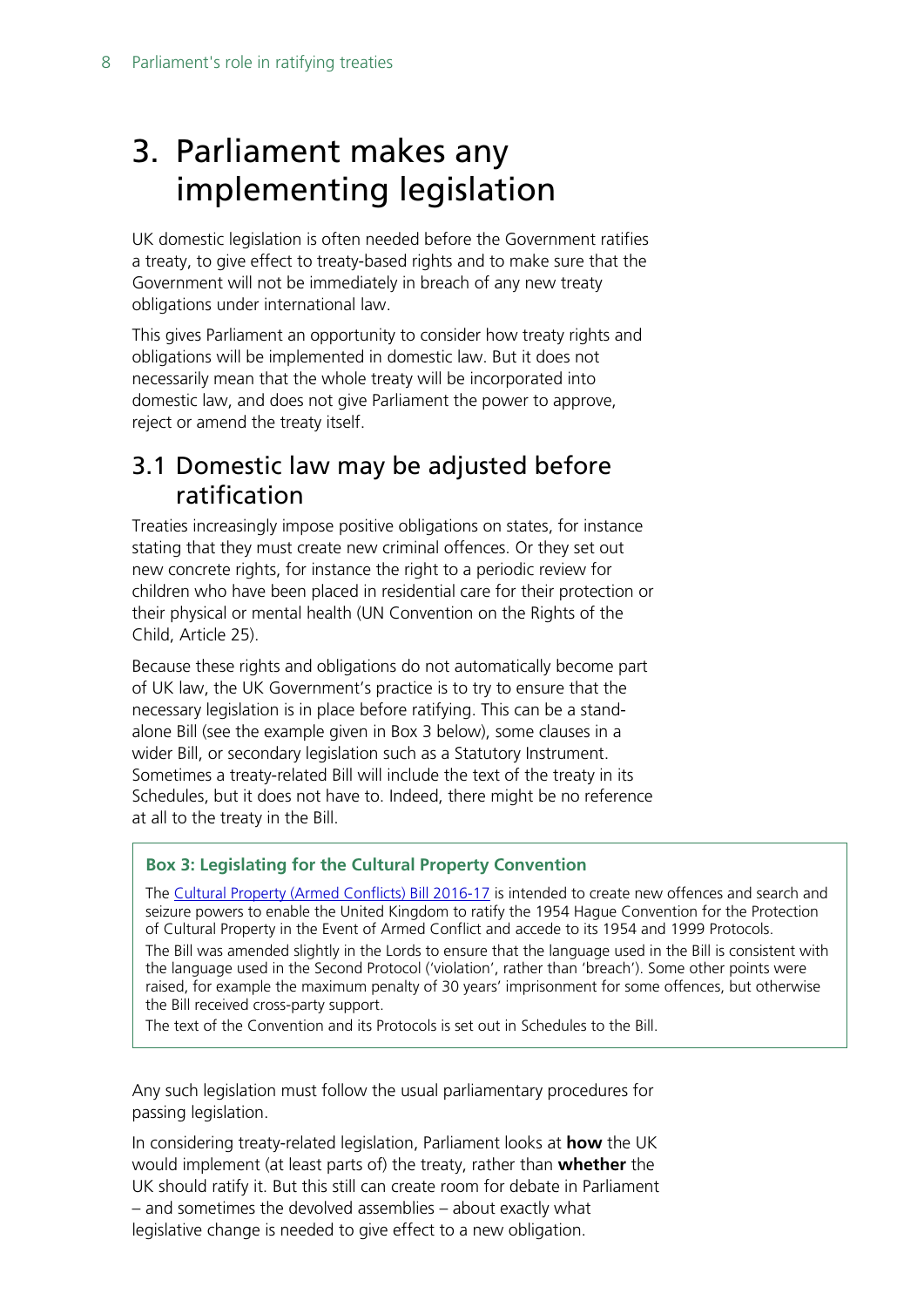For example, the Joint Committee on Human Rights (JCHR) looked at whether Parliament should create a new criminal offence of coercive behaviour in order to allow the Government to ratify the Council of Europe Convention on preventing and combating violence against women and domestic violence (the Istanbul Convention).<sup>[9](#page-8-1)</sup>

Parliament can amend any Government Bill relating to a treaty, and as long as it does not hinder the Government from fulfilling its obligations under the treaty this will not block ratification. For example Parliament might insist that the Government report to Parliament on the implementation of the treaty, even if there is no such requirement in the treaty itself. This of course does not amend the treaty itself.

If however Parliament rejected the legislation, the Government would be unable to fulfil its international obligations under the treaty.

## <span id="page-8-0"></span>3.2 Not all treaties require domestic legislation

Many treaties — even some with major policy implications — require only minor adjustments to domestic law, or none at all.

For example, the 2013 Arms Trade Treaty needed only adjustments to secondary legislation.

This can result in even a major treaty being ratified with little if any Parliamentary involvement.

<span id="page-8-1"></span><sup>&</sup>lt;sup>9</sup> Joint Committee on Human Rights, Violence against Women and Girls, HL 106, HC 594 2014-15, paras 130-40.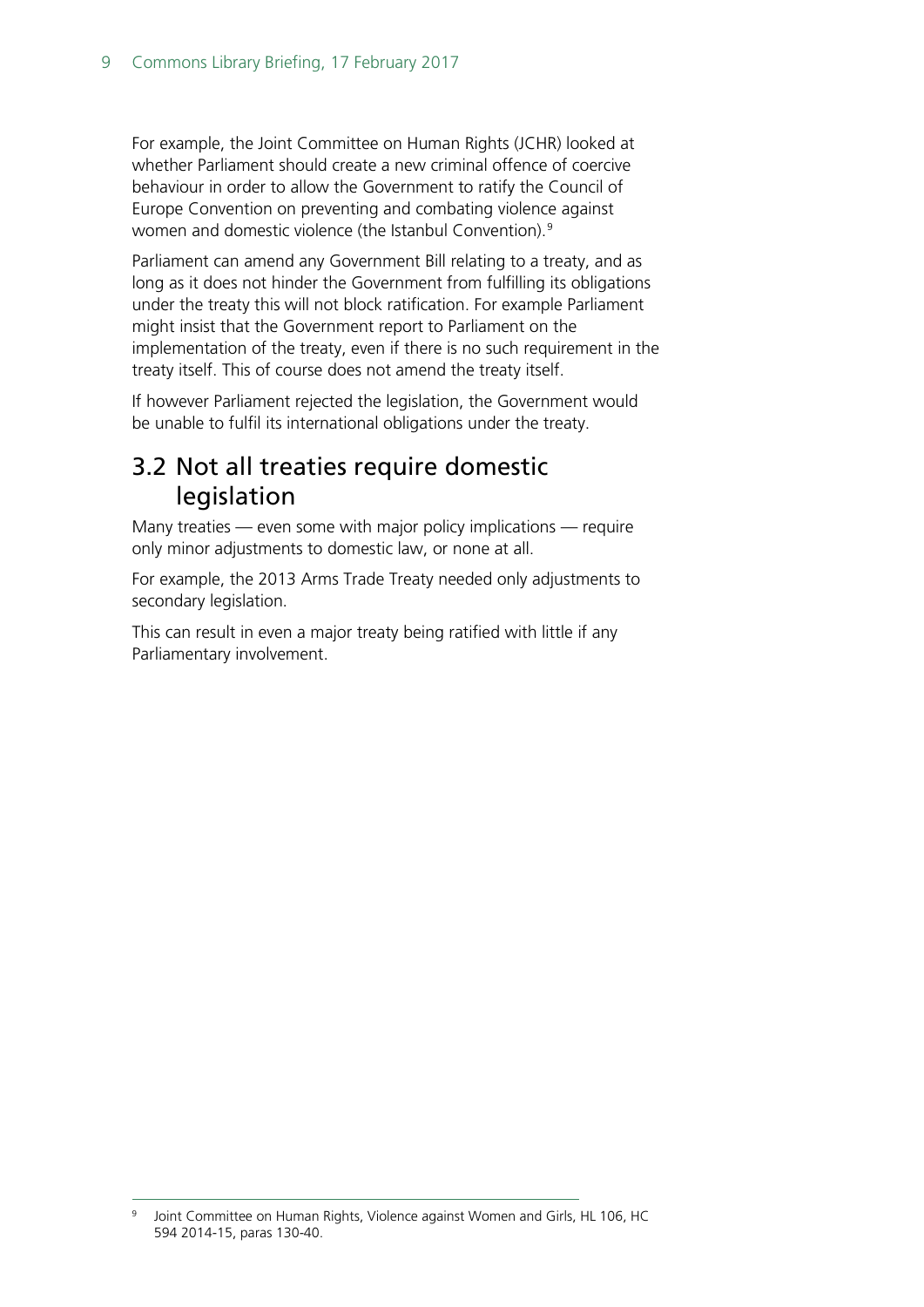# <span id="page-9-0"></span>4. Parliament has a new statutory role

# <span id="page-9-1"></span>4.1 Context of the 2010 Act

Whether or not implementing legislation is needed, it is usually accepted nowadays that Parliament has a legitimate interest in treaties, and this is now reflected in statute.

There have long been circumstances in which Parliament debates treaties. And under the informal 'Ponsonby Rule' (a 1924 government undertaking which crystallised into the constitutional practice for parliamentary scrutiny of treaties) the Government laid before Parliament most treaties that it wanted to ratify.

But Parliament previously had no statutory role in the ratification of treaties, and little power to overcome the will of the executive to ratify a particular treaty (unless it required a change in UK legislation or the grant of public money). Parliament could only express disapproval and rely on political pressure to change the mind of ministers or, in extreme cases, withdraw its confidence from them.

Years of proposals in private members ' Bills, a royal commission report, select committee reports, the Governance of Britain consultation and a draft Bill (whose proposals on treaties generally met with cross-party support) sought to increase Parliament's role on treaties.<sup>[10](#page-9-3)</sup>

Then part 2 of the Constitutional Reform and Governance Act 2010, which came into force on 11 November 2010, gave Parliament a statutory role on treaties that includes a new power for the Commons to block ratification. How does it work?

## <span id="page-9-2"></span>4.2 The Government must lay treaties before Parliament

Under the 2010 Act, the Government now has a general statutory requirement to lay before Parliament any treaty that is subject to ratification or its equivalent. (This puts one aspect of the Ponsonby Rule on a statutory footing.)

The Government must also include an Explanatory Memorandum (EM) on the treaty.[11](#page-9-4) Although the 2010 Act provides little detail on what the EM should contain, it will usually place on public record:

- the name of the minister with primary responsibility for a treaty;
- its financial implications;
- the means required to implement it;

<span id="page-9-3"></span><sup>&</sup>lt;sup>10</sup> See Parliamentary Scrutiny of Treaties: up to 2010, Library Standard Note SN/IA/4693, 25 September 2009

<span id="page-9-4"></span><sup>&</sup>lt;sup>11</sup> 2010 Act s24: 'In laying a treaty before Parliament under this Part, a Minister shall accompany the treaty with an explanatory memorandum explaining the provisions of the treaty, the reasons for Her Majesty's Government seeking ratification of the treaty, and such other matters as the Minister considers appropriate.'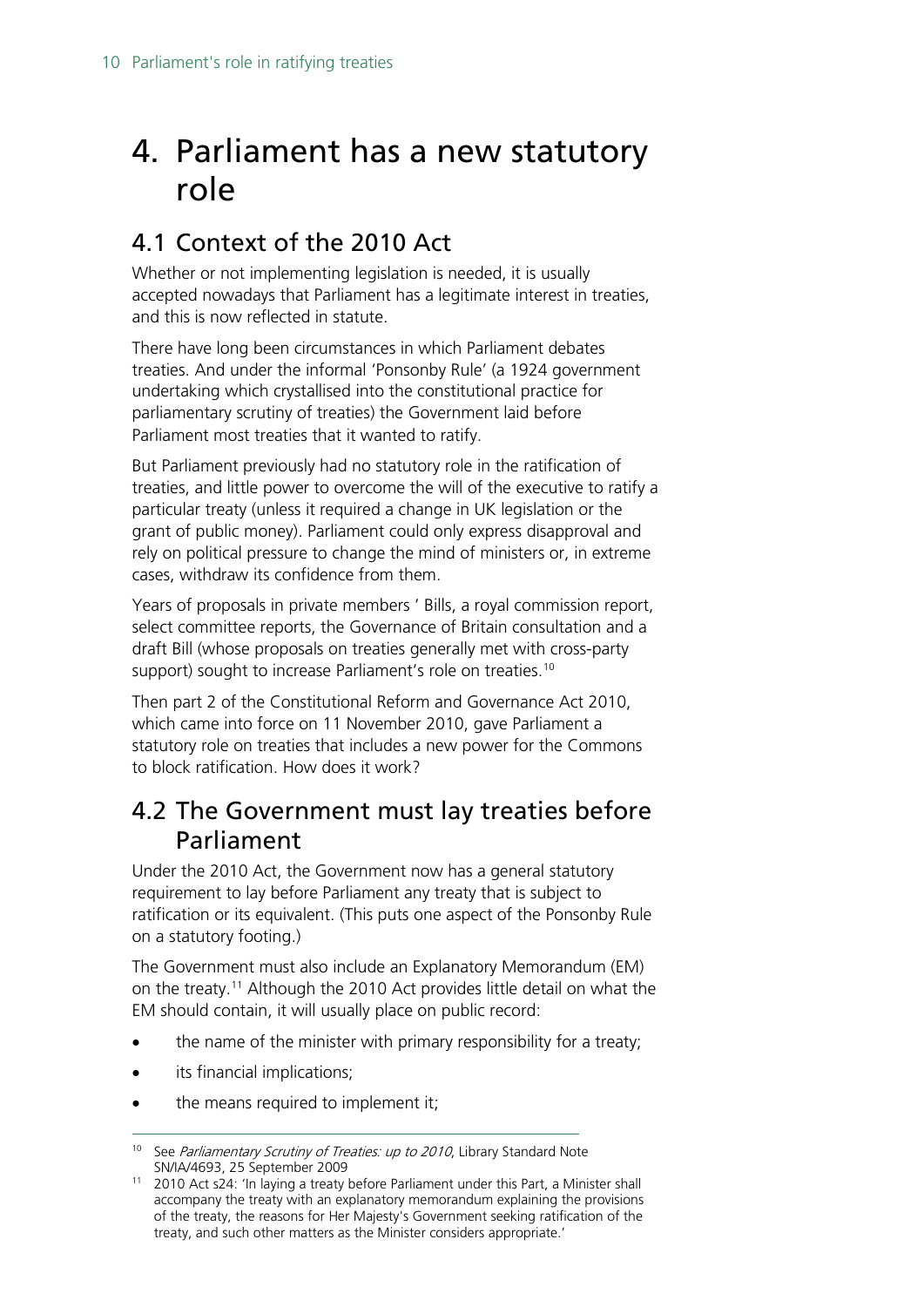- the outcome of any discussions which have taken place within and outside government; and
- any UK reservations or declarations to the treaty.<sup>[12](#page-10-1)</sup>

The Government had been producing Explanatory Memorandums on treaties as a matter of course for some years before the 2010 Act.

Since November 2000, the FCO has also ensured that a copy of each treaty laid before Parliament is sent to the relevant departmental Select Committee. The Joint Committee on Human Rights has been particularly active, scrutinising all treaties with a significant human rights aspect and often reporting on them to Parliament.

# <span id="page-10-0"></span>4.3 The Commons could block ratification

More radically, the 2010 Act for the first time gave Parliamentary disapproval of treaties statutory effect, even giving the Commons the power to block ratification indefinitely by repeatedly passing motions that a treaty should not be ratified.

The process is as follows:

- The Government may not ratify a treaty for 21 sitting days after it was laid before Parliament.
- If that 21 sitting day period ends without either House resolving that the treaty should not be ratified, then the Government may go ahead and ratify (this is what has always happened so far).
- If during the 21 sitting day period either House resolves that the treaty should not be ratified, the Government must lay before Parliament a statement setting out its reasons for nevertheless wanting to ratify.
- If only the Lords and not the Commons resolves against ratification, the Government may then go ahead and ratify (after laying its statement).
- If the Commons resolves against ratification regardless of whether the Lords does or not – a further 21 sitting day period is triggered from when the Government's statement is laid. During this period the Government cannot ratify the treaty.
- If the Commons again resolves against ratification during this 21 sitting day period, the process is repeated.
- This could continue indefinitely, in effect giving the Commons the power to block ratification.

A 'sitting day' means a day on which both Houses of Parliament sit.<sup>[13](#page-10-2)</sup>

The 2010 Act provides that the Minister can extend the 21 sitting day period by up to 21 further sitting days, by laying a statement about the extension before Parliament during the original 21 sitting day period. If

<span id="page-10-1"></span><sup>&</sup>lt;sup>12</sup> J Harrington, 'Scrutiny and Approval: The Role for Westminster-Style Parliaments in Treaty-Making', 55 International and Comparative Law Quarterly 121 ( 2006 ), pp131-32

<span id="page-10-2"></span><sup>13</sup> 2010 Act s20(9)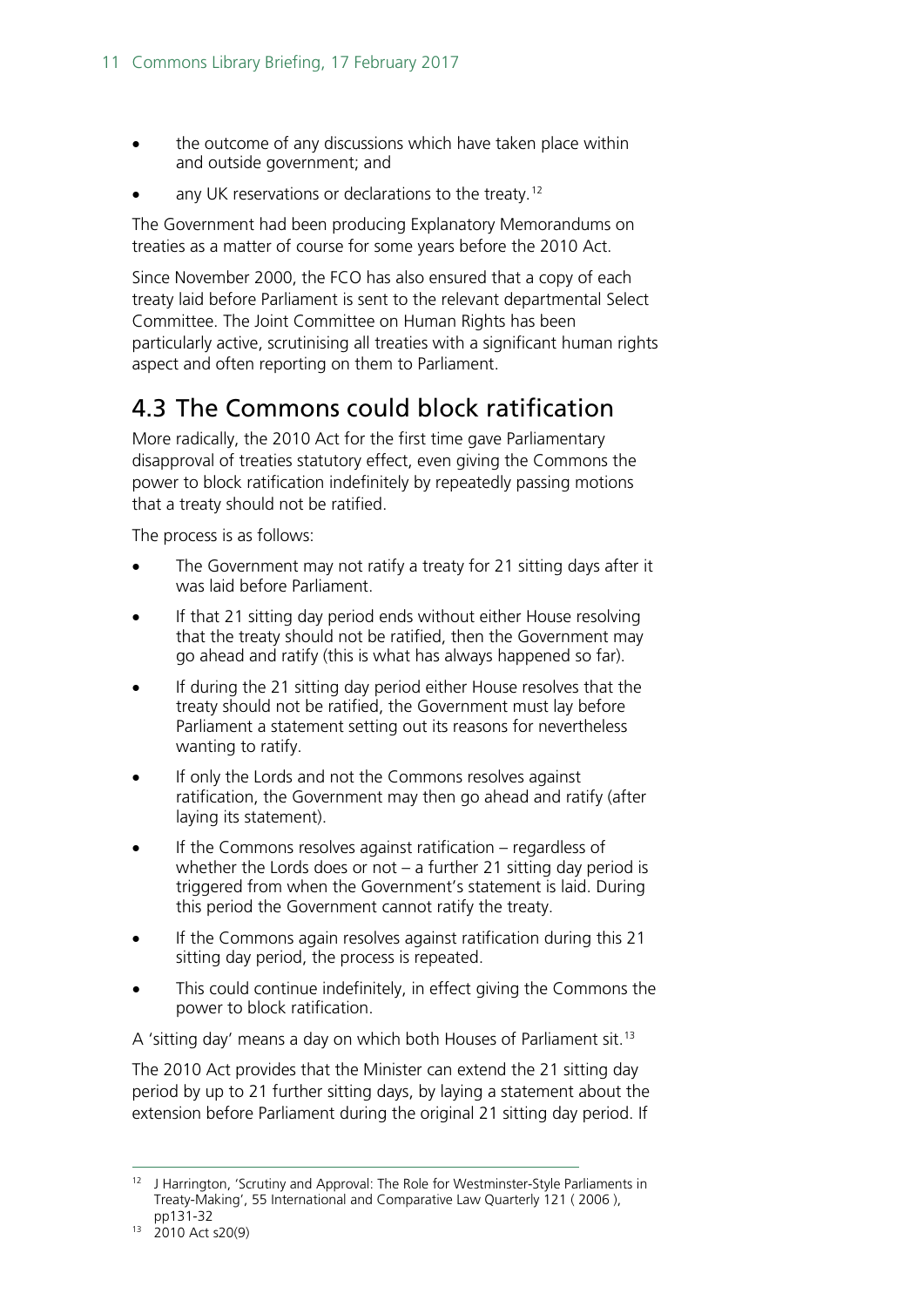the Minister does so, a resolution against ratification will have legal effect in this extended period.<sup>[14](#page-11-1)</sup>

Neither House has yet resolved against ratification under these new provisions.

# <span id="page-11-0"></span>4.4 What is the procedure for the Commons to resolve against ratification?

In order for the Commons to resolve that a treaty should not be ratified, a motion would need to be agreed on the floor of the House. The Labour Government in 2008 said that this would be left to the 'usual channels' (in other words the party whips) and for 'people to make a noise'.[15](#page-11-2)

What are the options?

### Government time

The Government could provide time for debate and decision.

A few treaties are debated under the Government's undertaking to submit 'important Treaties' to the House for discussion within the 21 sitting days for which they are laid. This was part of the Ponsonby Rule.

The Government has also undertaken since 2000 to provide the opportunity for the debate of any treaty involving major political, military or diplomatic issues, if the relevant select committee and the Liaison Committee so request. As far as we are aware it has not received any requests for a debate under this procedure.<sup>[16](#page-11-3)</sup>

### Opposition time

The Opposition could provide time for debate and decision.

Currently 20 opposition days are made available in each session – 17 for the leader of the opposition and 3 for the leader of the second-largest party.<sup>17</sup>

### Delegated Legislation Committee?

The Government might be able to refer the motion to a Delegated Legislation Committee (DLC) for a debate, after which either the Government or the Opposition could provide time for a decision (if necessary, a vote) on the floor of the House.

Although this has not been done for treaties, there examples of matters being referred to the equivalent of a DLC for a debate before a decision is taken on the floor of the House.

 <sup>14</sup> 2010 Act s21

<span id="page-11-2"></span><span id="page-11-1"></span><sup>15</sup> Jack Straw, Evidence to the Joint Committee on the Draft Constitutional Renewal Bill, 1 July 2008 (Q750)<br><sup>16</sup> The Governance of Britain - War Powers and Treaties: Limiting Executive Powers, CM

<span id="page-11-3"></span><sup>7239, 25</sup> October 2007, para 138

<span id="page-11-4"></span><sup>17</sup> [House of Commons Standing Order 14\(2\)](https://www.publications.parliament.uk/pa/cm201516/cmstords/0002/so-2.pdf)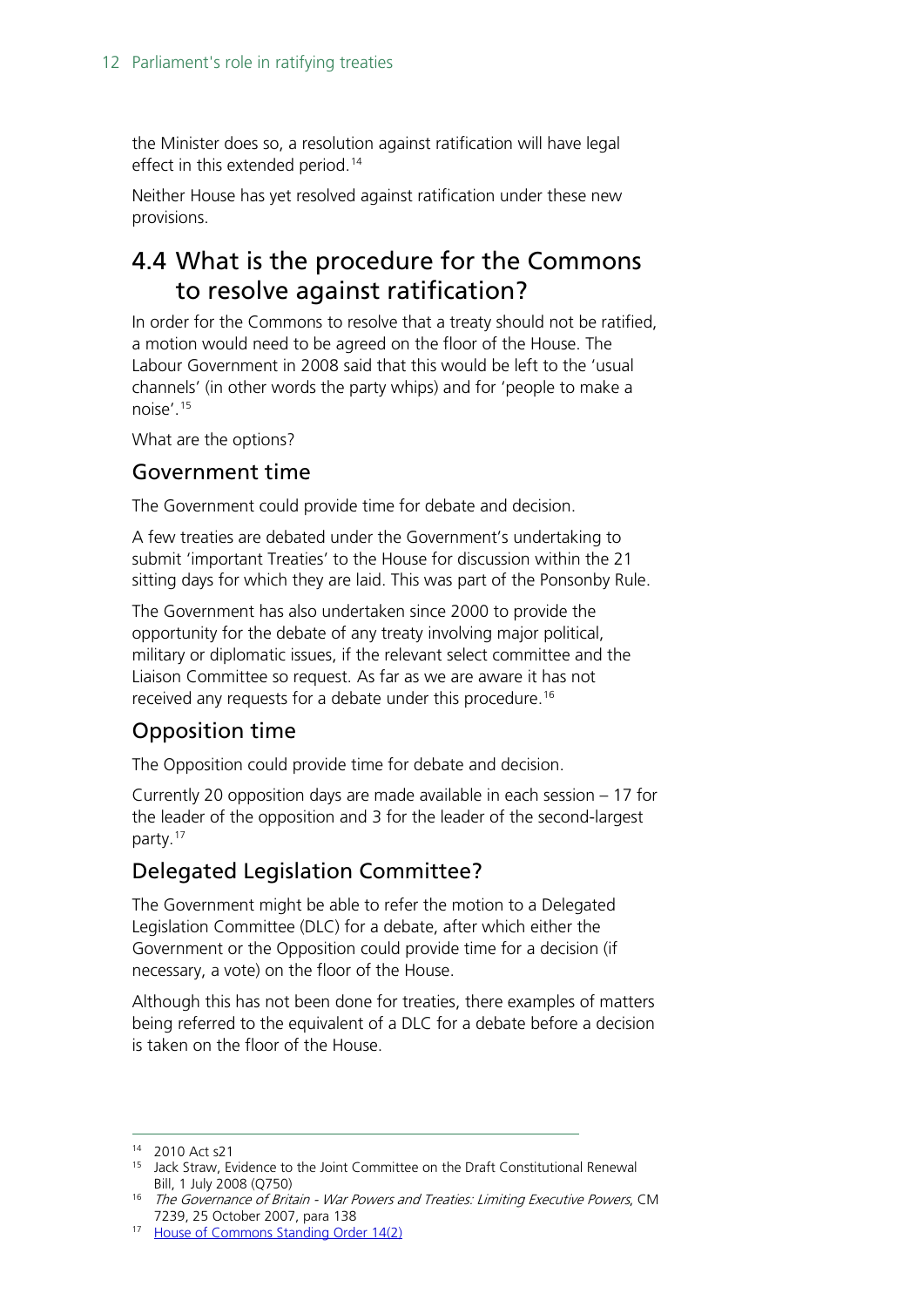### Backbench Business Committee time?

It is unlikely that a motion could be debated in Backbench Business Committee time, because [Standing Order No 14\(6\)](https://www.publications.parliament.uk/pa/cm201516/cmstords/0002/so-2.pdf) says that the Committee cannot provide time to debate 'proceedings under any Act of Parliament'. A resolution that a treaty should not be ratified is likely to be considered a 'proceeding' under the 2010 Act.

# <span id="page-12-0"></span>4.5 Limits of the 2010 Act

Although the 2010 Act's provisions on treaties look like a major change, in fact they are quite limited:

- Some types of treaty are excluded from the 2010 Act (although in some cases – EU treaties and 'double taxation' agreements – this is because they have specific procedures which give Parliament a greater role).
- There is no legal requirement to consult the devolved executives and legislatures, which have very limited involvement in treaties.
- Parliament does not have to debate or vote on ratification and it rarely does so.
- The 2010 Act does not give Parliament the power to amend a treaty or be involved in treaty negotiation – it can only oppose (or tacitly accept) ratification of the whole treaty.

Each of these issues is addressed below.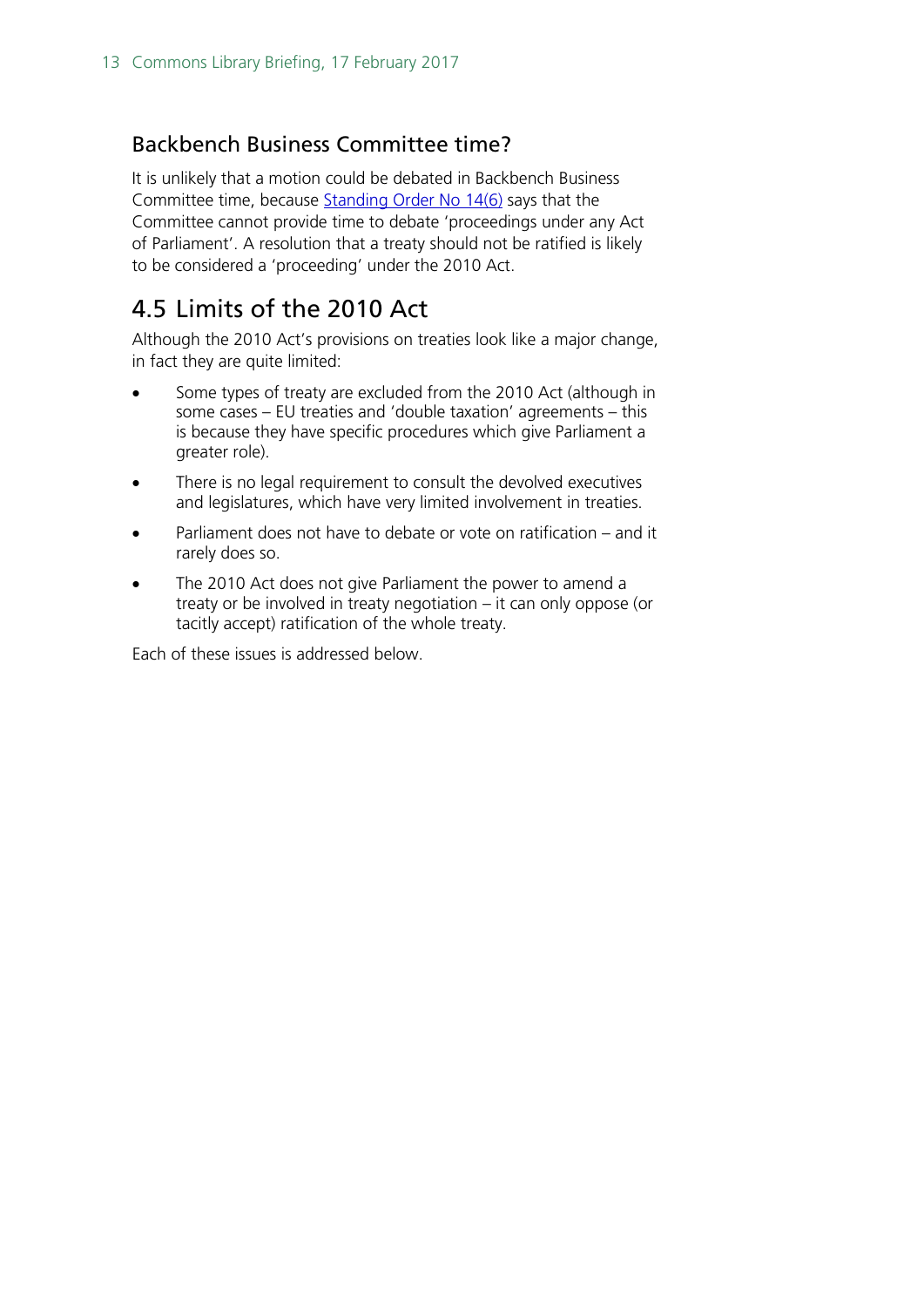# <span id="page-13-0"></span>5. Exclusions from the 2010 Act

# <span id="page-13-1"></span>5.1 'Exceptional cases'

In 'exceptional cases' the Government can ratify treaties without laying them before Parliament, as long as it then publishes the treaty and its reasons for not following the normal rules.<sup>[18](#page-13-4)</sup>

There is no indication in the 2010 Act of what might constitute an exceptional case. Emergencies are likely to be the main examples, but the Government is free to designate anything an exceptional case.

# <span id="page-13-2"></span>5.2 Memorandums of Understanding

The 2010 Act covers only treaties that are 'binding under international law'[19](#page-13-5) and subject to ratification (or equivalent).

Not all international commitments are 'binding under international law'. The UK has for example concluded many Memorandums of Understanding (MOUs) that include obligations but are not legally binding and so are not covered by the 2010 Act.

Furthermore, some treaties simply come into force when they are signed. Because they do not require ratification or equivalent, they are not subject to the provisions of the 2010 Act.

The Ponsonby Rule included a commitment to inform the House of Commons of all other binding agreements which involve serious international obligations, but this is not reflected in the 2010 Act.

# <span id="page-13-3"></span>5.3 Some EU Treaties

## Treaties that amend the EU Treaties

Certain types of EU Treaties are excluded from the [20](#page-13-6)10 Act<sup>20</sup> because they have a higher degree of Parliament scrutiny and involvement. The excluded treaties are:

- treaties that amend the main EU Treaties (these cannot be ratified unless approved by Act of Parliament; and if they increase the competences of the EU they must be approved in a referendum);<sup>[21](#page-13-7)</sup> and
- treaties adopted under the Ordinary Revision Procedure that amend the Euratom Treaty (these cannot be ratified unless approved by Act of Parliament). [22](#page-13-8)

Treaty amendments that change the membership or redefine the rules of the EC/EU have always required implementing legislation in the form of an Act of Parliament. These Acts add the new Treaty to the list of EU Treaties in section 1(2) of the European Communities Act 1972 (ECA).

<span id="page-13-4"></span> <sup>18</sup> 2010 Act s22

<sup>19</sup> 2010 Act s25(1)

<span id="page-13-6"></span><span id="page-13-5"></span><sup>20</sup> 2010 Act s20(1)

<span id="page-13-7"></span><sup>&</sup>lt;sup>21</sup> Part 1 of the European Union Act 2011

<span id="page-13-8"></span><sup>&</sup>lt;sup>22</sup> European Union (Amendment) Act 2008 s5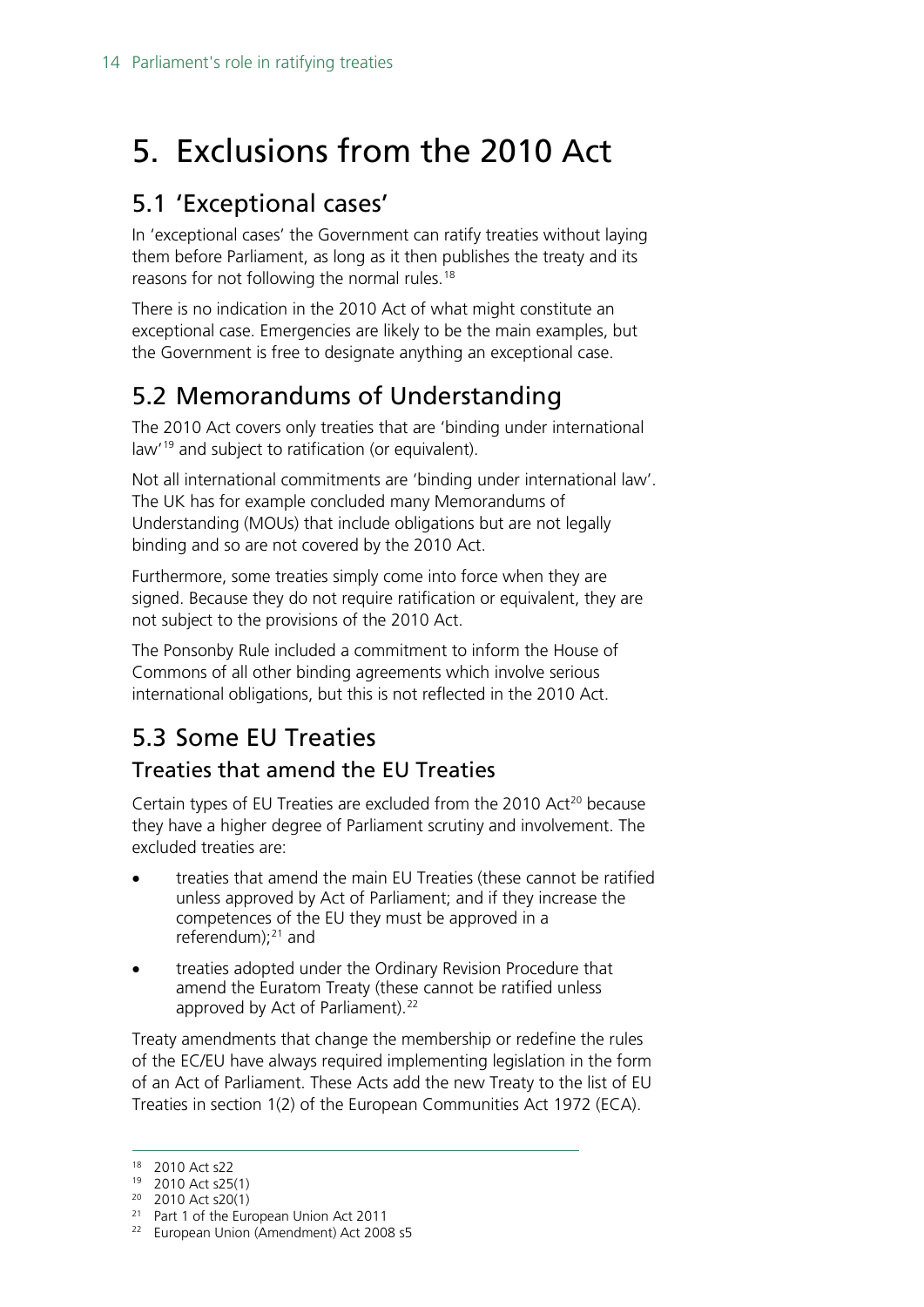Since 1978, no new treaty that increases the powers of the European Parliament can be ratified by the UK Government unless approved by an Act of Parliament.<sup>[23](#page-14-0)</sup>

UK legislation in 2008<sup>[24](#page-14-1)</sup> and 2011<sup>[25](#page-14-2)</sup> specified that treaties amending or replacing the Treaty on European Union (TEU) or the Treaty on the Functioning of the European Union (TFEU) could not be ratified by the Government unless approved by Act of Parliament. The later Act also requires a referendum in certain cases where competences are to be transferred from the UK to the EU.

Of the six Bills linked to EC/EU Treaties, Parliament spent most time on the Maastricht Treaty (41 days), closely followed by the original membership process (39 days). Lisbon came third with 25 days. Lisbon gave rise to the largest number of divisions, although a number of these were not on the Bill itself but concerned government policy in various policy areas relevant to the Lisbon Treaty.

The Parliamentary process for treaties that amend the EU Treaties is discussed in more detail in another Commons Library briefing, [EU Treaty](http://researchbriefings.files.parliament.uk/documents/SN03341/SN03341.pdf)  [change: the parliamentary process of bills.](http://researchbriefings.files.parliament.uk/documents/SN03341/SN03341.pdf) [26](#page-14-3)

### Not EU external agreements

Agreements concluded by the EU with third parties (as well as treaties entered into by the UK that are 'ancillary to' any of the EU Treaties) are subject to the normal procedures under the 2010 Act if they need to be ratified by the UK. A major example is EU free trade agreements with countries outside the EU.

EU external agreements with provisions that need to have effect in UK law must also be 'designated' as an EU Treaty for the purposes of the ECA. This is done by secondary legislation: a draft Order in Council is laid before Parliament and must be approved by both Houses by the affirmative procedure before it can come into force.<sup>[27](#page-14-4)</sup>

Designation means that the ECA applies to the agreement as if it were one of the EU Treaties. It enables UK courts to recognise any direct effect arising from provisions of the agreement and gives a Minister the power to adopt UK subordinate legislation to implement the agreement in the UK.

Proposals for an EU external agreement may be examined by the House of Commons European Scrutiny Committee, and may be debated in one of the European Committees or even on the Floor of the House, as well as by the House of Lords EU Committee or one of its sub-committees.

<span id="page-14-0"></span><sup>&</sup>lt;sup>23</sup> European Assembly elections Act 1978 s6, re-enacted as s12 of the European Parliamentary Elections Act 2002

<span id="page-14-1"></span><sup>&</sup>lt;sup>24</sup> section 5 of the European Union (Amendment) Act 2008 (repealed and replaced by Part 1 of the European Union Act 2011)

<span id="page-14-2"></span><sup>&</sup>lt;sup>25</sup> Part 1 of the European Union Act 2011

<span id="page-14-3"></span><sup>26</sup> CBP 3341, 15 June 2015

<span id="page-14-4"></span><sup>27</sup> ECA 1972 s1(3)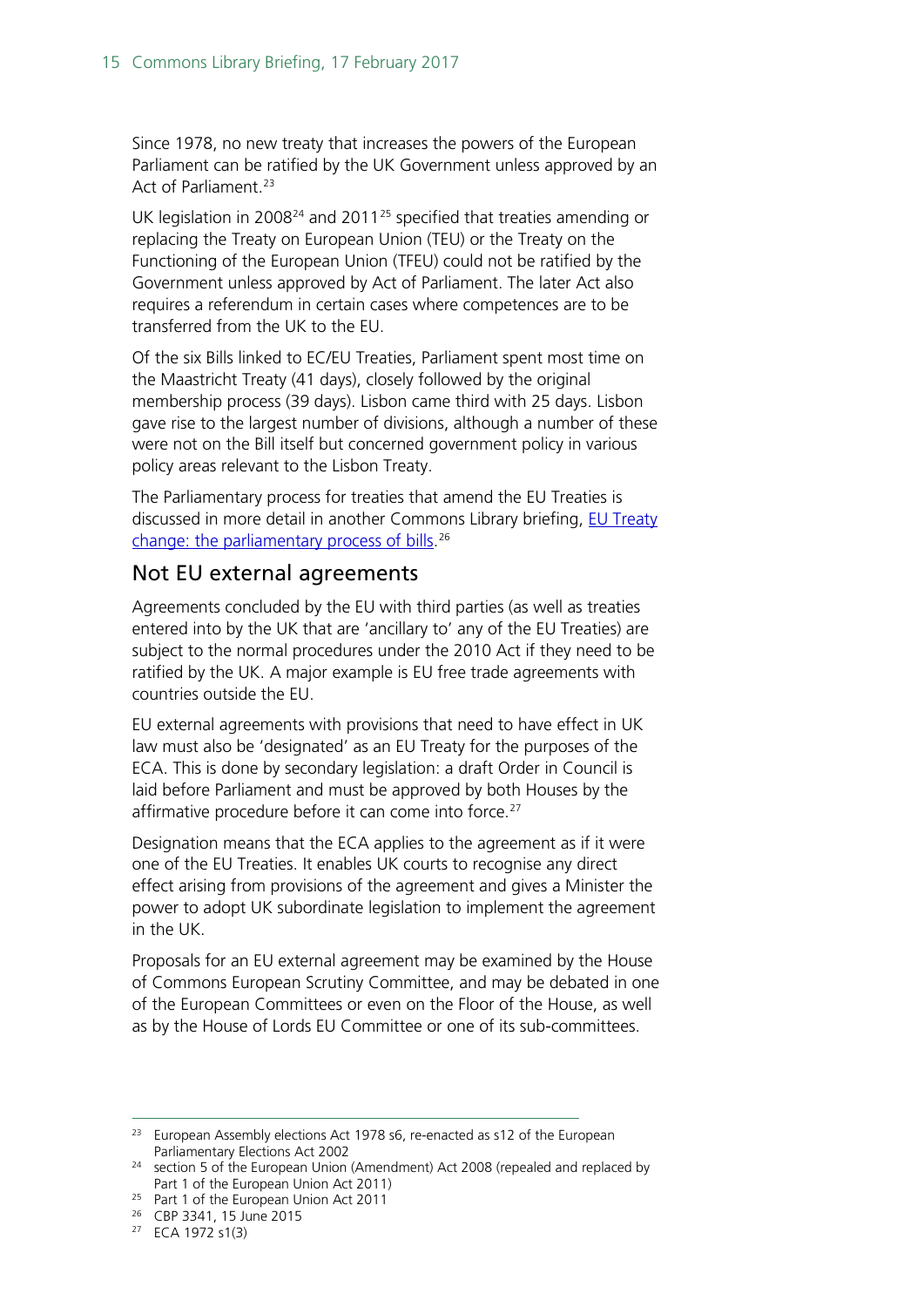There is more information in another Commons Library briefing,  $\underline{\mathsf{EU}}$ <u>external agreements: EU and UK procedures</u>.<sup>[28](#page-15-1)</sup>

### Not the UK-EU withdrawal agreement

If a withdrawal agreement is concluded between the UK and the EU under Article 50 of the Treaty on European Union, it is likely to require ratification by the UK. In that case, the 2010 Act would apply.

This would be in addition to the pre-signature vote that the Government has promised $^{29}$  $^{29}$  $^{29}$  (see below).

## <span id="page-15-0"></span>5.4 Double taxation agreements

Treaties with direct financial implications, which are most commonly bilateral agreements to avoid double taxation, require the assent of the House of Commons as they affect revenue.

Primary legislation states that a double taxation agreement has effect if the Commons has passed a resolution approving an Order in Council about the arrangements. $30$  A delegated legislation committee will scrutinise and debate the draft Order. These agreements are therefore excluded from the  $2010$  Act.<sup>[31](#page-15-4)</sup>

This procedure effectively rolls together the amendment of domestic legislation required for the UK to meet its international obligations under the treaty, and parliamentary consent to ratification. It is a relatively attenuated procedure, like other delegated legislation. But it does at least mean that every UK tax treaty receives some Parliamentary scrutiny (even if the effectiveness of that scrutiny may be questioned).

During a December 2016 House of Commons debate on Roger Mullin's [Private Member's Bill](http://services.parliament.uk/bills/2016-17/doubletaxationtreatiesdevelopingcountries.html) on double taxation agreements, the Treasury Minister Jane Ellison commented on the procedure for Parliamentary scrutiny:

We have a system whereby tax treaties are subject to parliamentary scrutiny and debate before they can enter into force. That means scrutiny through a Delegated Legislation Committee. There is a gap of several months between signature and debate, which gives hon. Members ample time to acquaint themselves with the contents of a treaty and to inform robust debate. There is also both the power and the precedent for referring treaties to the Floor of the House. That has not been done since 1984, but I would be delighted to discuss any of these on the Floor of the House if Members were moved to bring them forward.[32](#page-15-5)

<span id="page-15-1"></span> <sup>28</sup> CBP 7192, 29 March 2016

<span id="page-15-2"></span><sup>&</sup>lt;sup>29</sup> David Jones MP, Minister of State for Exiting the EU, [HC Deb 7 February 2017 c274](https://hansard.parliament.uk/commons/2017-02-07/debates/63BA059F-1DF7-4FE0-818D-3E34E34A5501/EuropeanUnion(NotificationOfWithdrawal)Bill)

<span id="page-15-3"></span><sup>&</sup>lt;sup>30</sup> Section 158 of the Inheritance Tax Act 1984 (double taxation conventions); section 2 of the Taxation (International and Other Provisions) Act 2010 (double taxation arrangements); section 173 of the Finance Act 2006 (international tax enforcement arrangements).

<span id="page-15-4"></span><sup>31</sup> 2010 Act s20(2)

<span id="page-15-5"></span><sup>&</sup>lt;sup>32</sup> [HC Deb 16 December 2016 c1146.](https://goo.gl/r7CXx6) The reference would appear to be a debate held on the floor of the House in February 1984 approving an updated agreement with the Falkland Islands: HC [Deb 22 February 1984 cc925-38.](http://hansard.millbanksystems.com/commons/1984/feb/22/double-taxation-falkland-islands)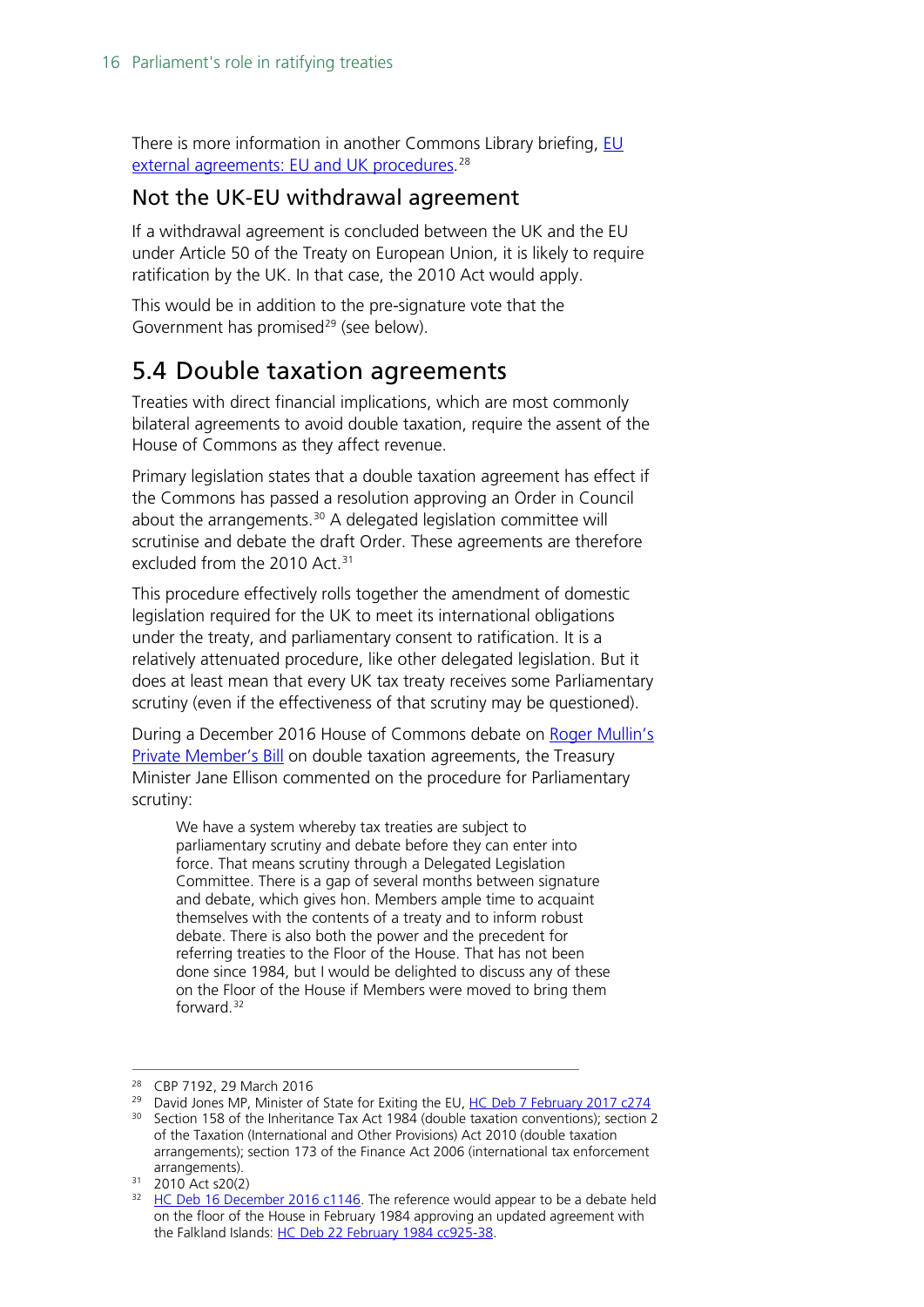# <span id="page-16-0"></span>6. Limited role for devolved executives and legislatures

There is no legal requirement under the 2010 Act or other legislation for the UK Government to consult the devolved executives or legislatures on treaties. It has however undertaken to cooperate with them on negotiating and implementing treaties.

Under devolution arrangements, international relations including treatymaking remain the exclusive responsibility of the UK Government. But it is recognised that the devolved administrations in Northern Ireland, Scotland and Wales need to be involved where a treaty might have implications for devolved areas of responsibility.

Rules governing the cooperation between Whitehall and the devolved administrations are set out in a Concordat on International Relations, which is one of five concordats supporting an MOU.<sup>[33](#page-16-1)</sup> This Concordat is explicitly intended to be binding in honour only rather than in law, but promises cooperation on exchanging information, formulating UK foreign policy, negotiating treaties and implementing treaty obligations. It also provides for ministers and officials from the devolved administrations to form part of UK treaty-negotiating teams and for apportioning any quantitative treaty obligations, as well as imposing penalties should the devolved bodies default on any agreed liability.

A recent example is Protocol 15 to the European Convention on Human Rights, on which the UK Government consulted all three devolved administrations before ratifying.<sup>[34](#page-16-2)</sup>

Nevertheless, as Joanna Harrington has pointed out:

It is both implicit and explicit in the nature of the devolved arrangements that Westminster retains the ability to override the actions of any devolved body and it could do so to ensure the State's compliance with its international commitments.<sup>[35](#page-16-3)</sup>

The Scottish Parliament has a Committee on European and External Relations to monitor developments (though most of its work currently involves EU scrutiny). Scotland has even acted before Westminster in enacting legislation relating to a treaty: when ratifying the 2000 Hague Convention on the International Protection of Adults, the UK Government made a formal declaration that the Convention applied to Scotland alone until implementing legislation was passed for the rest of the UK.

<span id="page-16-1"></span><sup>33</sup> Memorandum of Understanding and Supplementary Agreements between the United Kingdom Government, [Scottish Ministers, the Cabinet of the National](https://www.gov.uk/government/publications/devolution-memorandum-of-understanding-and-supplementary-agreement)  [Assembly for Wales and the Northern Ireland Executive Committee](https://www.gov.uk/government/publications/devolution-memorandum-of-understanding-and-supplementary-agreement), October 2013

<span id="page-16-2"></span><sup>&</sup>lt;sup>34</sup> Ministry of Justice, Explanatory Memorandum on Protocol No 15 Amending the Convention on the Protection of Human Rights and Fundamental Freedoms, Cm 8951, 2014

<span id="page-16-3"></span><sup>&</sup>lt;sup>35</sup> J Harrington, 'Scrutiny and Approval: The Role for Westminster-Style Parliaments in Treaty-Making', 55 International and Comparative Law Quarterly 121 (2006), p150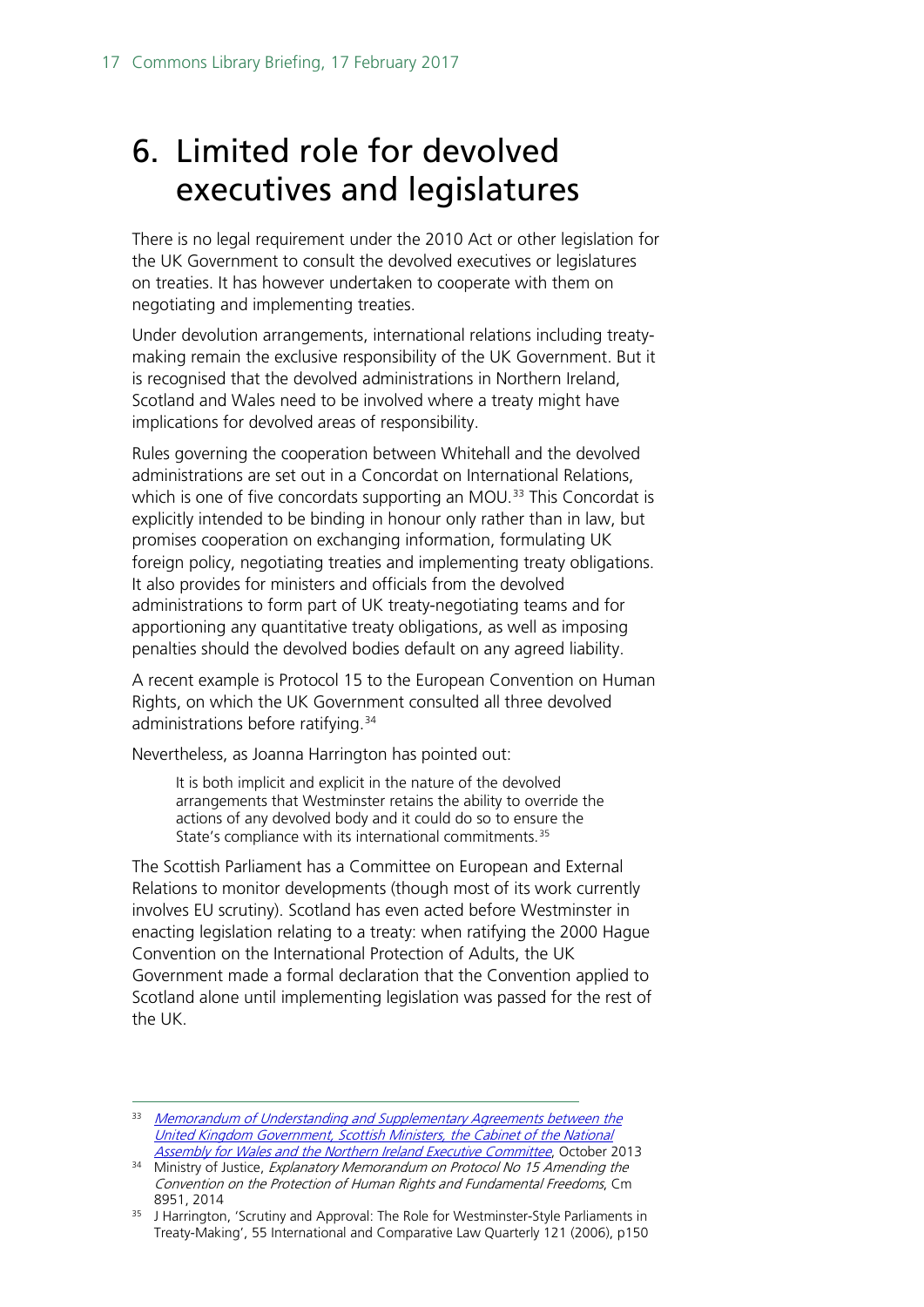# <span id="page-17-0"></span>7. No requirement for Parliamentary debates or votes

Although the 2010 Act puts on a statutory footing Parliament's opportunity to scrutinise treaties, and gives the Commons the power to block ratification of treaties, the Act does not require either House to debate or vote on them.

# <span id="page-17-1"></span>7.1 Debates and votes are rare

Although there are various mechanisms for securing a debate, not all of these would allow for a resolution on ratification, and even those that would can be hard to obtain, particularly within the 21 sitting days:

- As mentioned above, if the UK needs to change its domestic legislation in order to ratify a treaty, debates on that legislation can provide another avenue for debating the treaty itself. But these debates would not allow for a resolution against ratification.
- Other mechanisms for securing a debate in the Commons, such as adjournment debates, Westminster Hall debates, topical questions, EDMs and ten-minute rule bills, would not allow for a resolution against ratification.
- It is very rare for treaties to be debated in Government time.
- Opposition Day debates are limited. It is possible that the 21 sitting days in which the motion has to be passed could occur without an Opposition Day debate or without a Day being available to an Opposition Party that was willing to provide time for it.

There have been very few Parliamentary debates on non-EU treaties that did not require implementing legislation. Box 4 provides one example.

### **Box 4: Case study – the US-UK Mutual Defence Agreement**

A rare example of a Parliamentary debate on a non-EU treaty was the poorly-attended [Westminster Hall](https://hansard.parliament.uk/commons/2014-11-06/debates/14110640000001/US-UKMutualDefenceAgreement)  [debate on the 2014 revision and renewal of the US-UK Mutual Defence Agreement,](https://hansard.parliament.uk/commons/2014-11-06/debates/14110640000001/US-UKMutualDefenceAgreement) in Backbench Business Committee time.[36](#page-17-2)

The revised Agreement extended the existing design cooperation to the nuclear reactors powering the UK's new Trident submarines, leading some to question whether the UK remained sufficiently independent of the US.[37](#page-17-3)

The debate was secured by Jeremy Corbyn (then a backbench Labour MP) who opposes nuclear weapons and Dr Julian Lewis (a backbench Conservative MP) who supports the UK's nuclear deterrent. Despite their opposing views on the substance, the two Members were united in their desire for more debate and were disappointed by the 'struggle' to get more Members to participate.<sup>[38](#page-17-4)</sup>

This debate had no legal significance as it was on a motion to adjourn.

An Early Day Motion that called for the amended Agreement not to be ratified was signed by 57 MPs, <sup>[39](#page-17-5)</sup> but no resolution against ratification materialised during the 21-sitting-day period, and there was no debate or vote on the floor of the House. The Government therefore ratified the Agreement.

<span id="page-17-2"></span><sup>&</sup>lt;sup>36</sup> [HC Deb 6 November 2014, c291WH ff](https://hansard.parliament.uk/commons/2014-11-06/debates/14110640000001/US-UKMutualDefenceAgreement)

<span id="page-17-3"></span><sup>&</sup>lt;sup>37</sup> J Doward, 'Trident Treaty May Be Renewed without Parliamentary Scrutiny', Observer, 25 October 2014

<span id="page-17-4"></span><sup>38</sup> Dr Julian Lewis MP, HC Deb 6 November 2014 c300WH

<span id="page-17-5"></span><sup>39</sup> EDM 459 2014-15, tabled 3 November 2014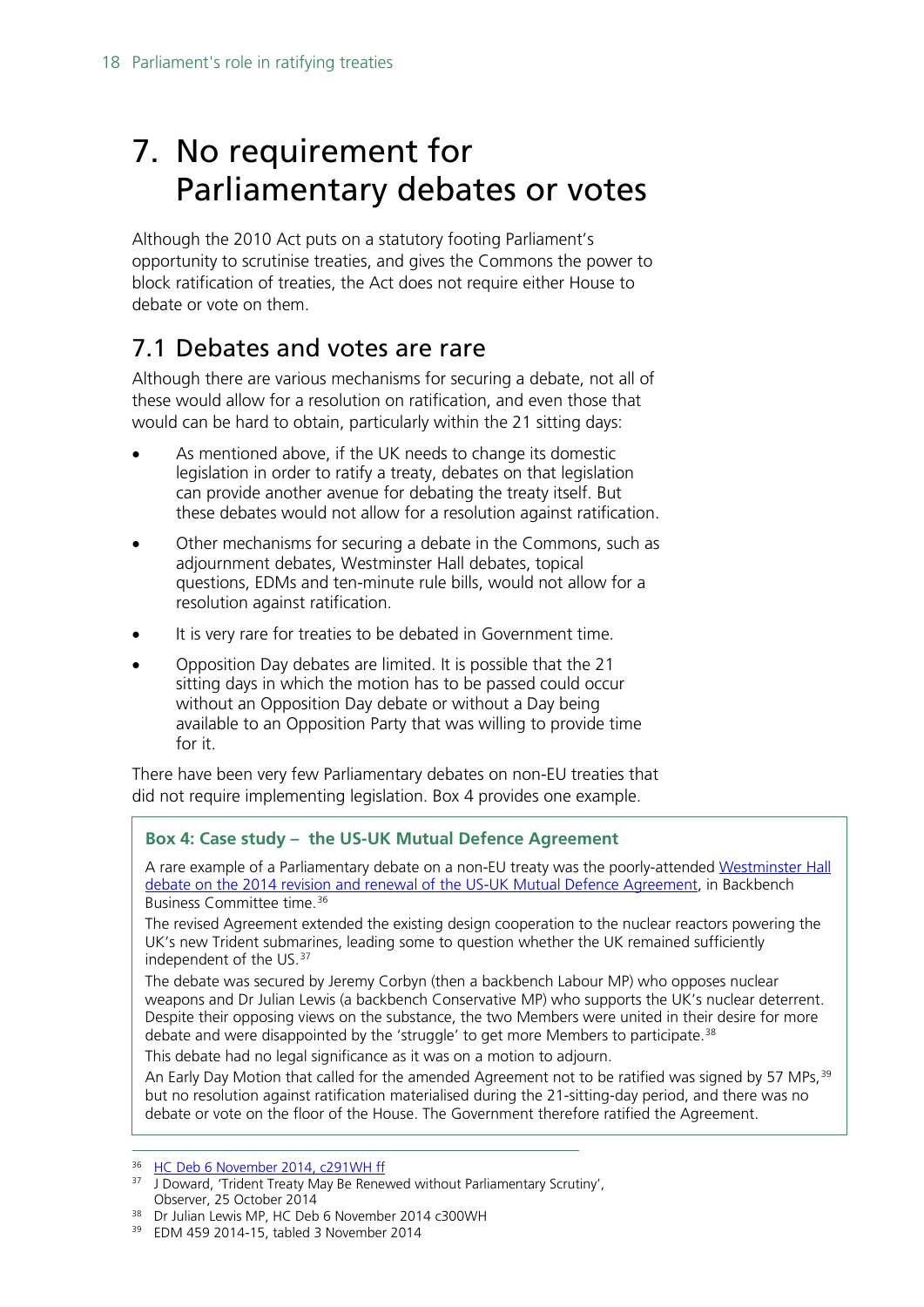# <span id="page-18-0"></span>7.2 Affirmative resolution procedure?

At one stage, it had seemed as if the 'affirmative resolution' procedure might be introduced for at least some treaties (as in several other countries). This would have meant that the Government could not ratify a treaty until it had a resolution in favour of doing so from both Houses.[40](#page-18-3)

This stronger procedure tends to produce more debates and votes than the 'negative resolution' procedure in the 2010 Act. Debates over which treaties should require active parliamentary approval could also in themselves have raised awareness.

But the procedure did not make it into the 2010 Act, so the Government can proceed with ratification unless Parliament is stirred to object.

# <span id="page-18-1"></span>7.3 Other formal requirements for a debate?

There have been calls for a formal requirement for a debate or vote if requested by a committee or a well-supported Early Day Motion.<sup>[41](#page-18-4)</sup>

In 2008, Jack Straw (who was then Lord Chancellor and Minister for Justice) also suggested that an appropriate mechanism might be to make provision in the Standing Orders of each House that if a certain number of Members said they wanted a debate and vote, then this would have to happen.<sup>[42](#page-18-5)</sup> He noted that the Government tends to resist fettering the discretion of the business managers.<sup>[43](#page-18-6)</sup>

# <span id="page-18-2"></span>7.4 Committees?

It has often been suggested that Parliamentary committees could play a greater role in scrutinising treaties.

Although the Government has committed to sending treaties laid before Parliament to the relevant select committee, only the Joint Committee on Human Rights has taken much advantage of this. The timing can be difficult, with the Government reluctant to extend the 21 sitting day period to allow a committee to conduct an inquiry into a treaty.

Parliament could choose to use its committee system to greater effect in examining treaties at any stage. It could for example set up a dedicated treaty scrutiny committee either to conduct inquiries or to sift treaties to identify the most important ones for other committees to inquire into. Or a treaty sub-committee with a specialised secretariat could do sifting.

<span id="page-18-3"></span> <sup>40</sup> Jack Straw introducing the draft Constitutional Renewal Bill, HC Deb 25 March 2008 c32. See also the report of David Cameron's Conservative Democracy Task Force, Power to the People: Rebuilding Parliament (6 June 2007), proposing the affirmative resolution procedure for 'significant' treaties.

<span id="page-18-4"></span><sup>41</sup> Joint Committee on the Draft Constitutional Renewal Bill, Draft Constitutional Renewal Bill, HL 166 HC 551 2008-09, para 237. See generally [Parliamentary](http://researchbriefings.files.parliament.uk/documents/SN04693/SN04693.pdf)  [scrutiny of treaties: up to 2010](http://researchbriefings.files.parliament.uk/documents/SN04693/SN04693.pdf) (Standard Note 4693, 25 September 2009.

<span id="page-18-6"></span><span id="page-18-5"></span><sup>42</sup> Joint Committee on the Draft Constitutional Renewal, Draft Constitutional Renewal Bill, HL 166, HC 551 2007-08, para 331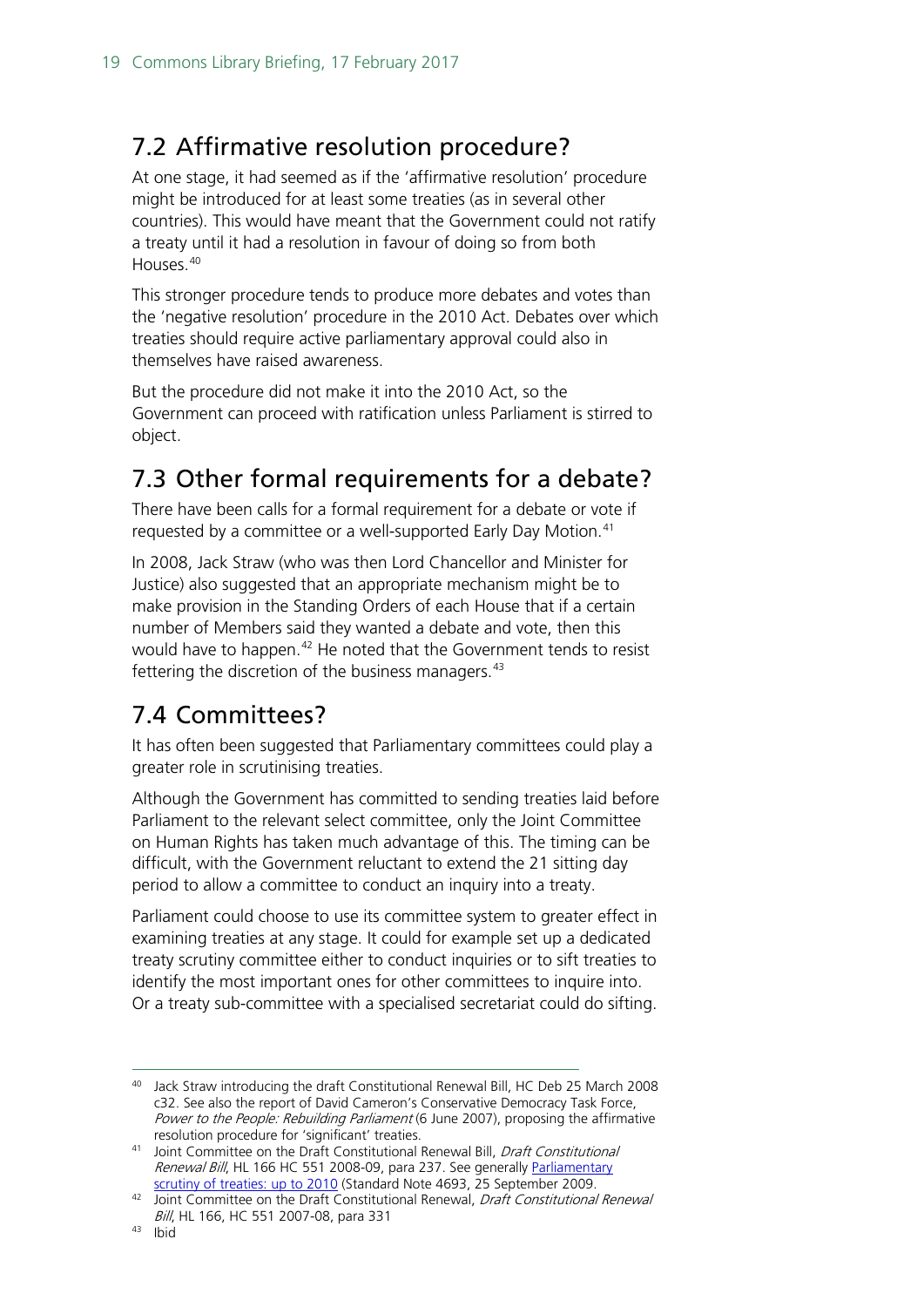But Parliament has so far been reluctant to set up new committee mechanisms for treaties.

## <span id="page-19-0"></span>7.5 Other countries

Many countries give their Parliaments a greater role in relation to treaties than the UK does.<sup>[44](#page-19-1)</sup> Often this is because they are 'monist' countries where treaties automatically become part of their domestic law. A typical approach requires parliamentary approval for certain defined categories of treaty.

But even some other 'dualist' countries have incorporated some kind of parliamentary scrutiny of treaties.

For example, Australia's large all-party Joint Standing Committee on [Treaties](http://www.aph.gov.au/Parliamentary_Business/Committees/Joint/Treaties) (JSCOT) can inquire into treaties even during the negotiation stage and recommend against ratification (although this does not bind the Government).

In New Zealand, although the House of Representatives does not need to consent to the Government ratifying treaties, the Government now presents some treaties to the House before ratification. They are referred to the Foreign Affairs, Defence and Trade Committee, which then decides whether to examine them itself or refer them to another committee. The committees occasionally make recommendations to the Government, even going as far as to recommend against ratification.<sup>[45](#page-19-2)</sup> Typically, any domestic legislation needed to implement the treaty will then be submitted to parliament after this scrutiny process.

Similarly in [Canada a](http://www.treaty-accord.gc.ca/procedures.aspx?lang=eng)ny implementing legislation will follow the laying of a treaty before Parliament.

<span id="page-19-1"></span><sup>44</sup> See A Lang, 'Parliament and International Treaties', in A Horne and A Le Sueur (eds), Parliament: Legislation and Accountability, 2016; Mario Mendez, 'Constitutional [Review of Treaties: Lessons for Comparative Constitutional Design and Practice'](http://www.jeanmonnetprogram.org/paper/constitutional-review-of-treaties-lessons-for-comparative-constitutional-design-and-practice/), Jean Monnet Working Paper 8/16, 2016

<span id="page-19-2"></span><sup>45</sup> New Zealand Parliament, Parliamentary Practice in New Zealand, Chapter 43: [International Relations,](https://www.parliament.nz/en/visit-and-learn/how-parliament-works/parliamentary-practice-in-new-zealand/document/00HOOOCPPNZ_431/chapter-43-international-relations) 14 Oct 2010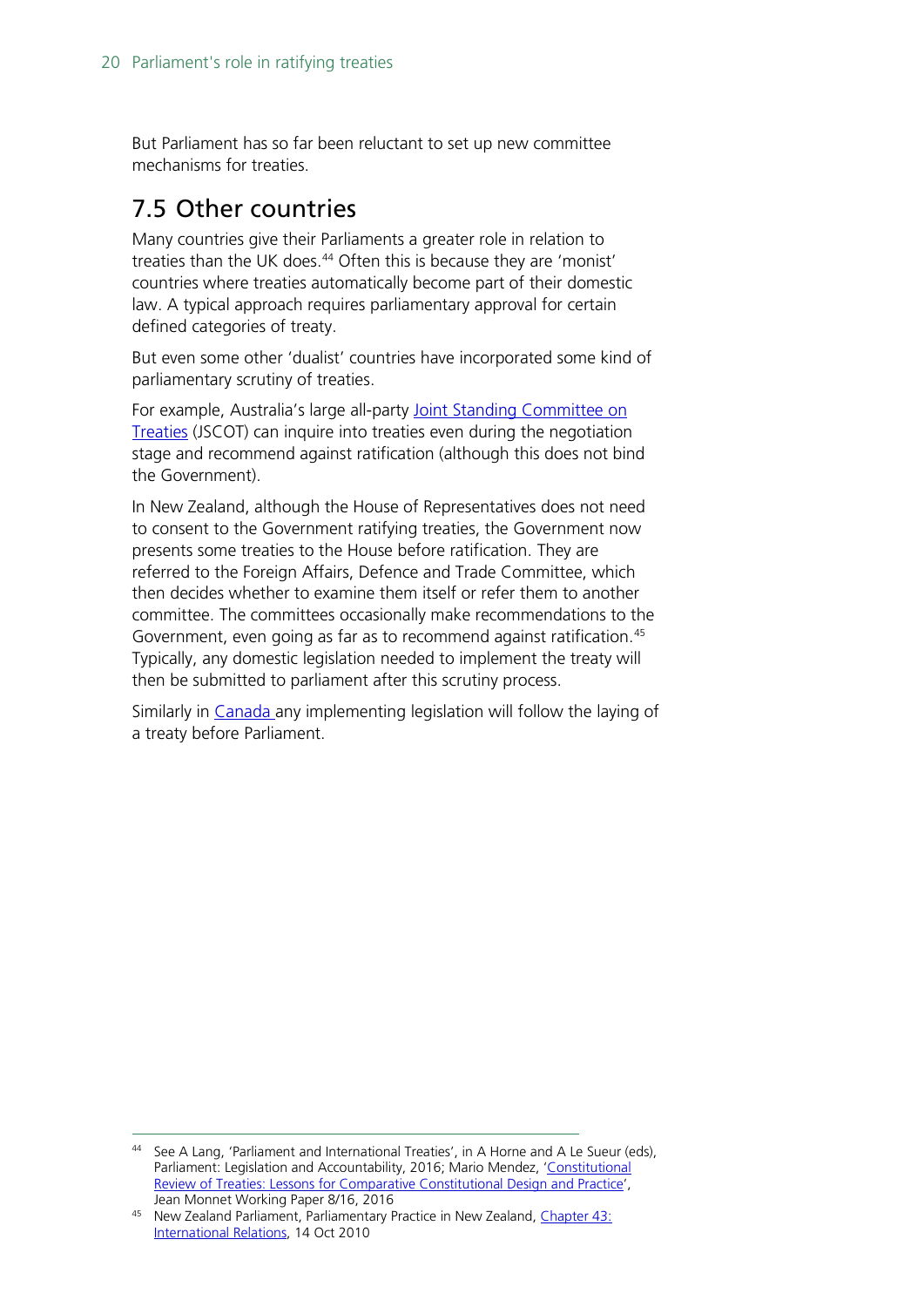# <span id="page-20-0"></span>8. Parliament cannot amend treaties

## <span id="page-20-1"></span>8.1 Introduction

Although the aim of the Governance of Britain proposals that led to the 2010 Act was 'to hold power more accountable', the Act does little to help Parliament actually scrutinise treaties effectively.

In other words, there is nothing in the Act to help Parliament look at treaties in a systematic way, decide which are significant or controversial and present its democratic opinions on them to the Government at a point where it could make a difference. Nor does the 2010 Act give Parliament the power to amend a treaty – it can only oppose (or tacitly accept) ratification of the whole treaty.

Brexit has re-awakened the debate on how Parliament should be involved with treaties. The Government has so far agreed only to give Parliament a vote on a withdrawal agreement before it is signed. But the likelihood of subsequent treaties having a major effect domestically, for instance on trade, might reignite calls for more parliamentary scrutiny of treaties.

## <span id="page-20-2"></span>8.2 No formal involvement in negotiations

There is no general requirement or mechanism for parliamentary scrutiny of (non-EU) treaties while the Government is negotiating them. So Parliament is not usually involved at the stage when changes could still be made to the text of a treaty.

Debates do sometimes happen at this stage, but they have only political rather than legal significance (see Box 5 below for one example).

### **Box 5: Case study – TTIP**

In July 2013 the Commons Backbench Business Committee arranged an (over-subscribed) debate<sup>[46](#page-20-3)</sup> on 'the biggest bilateral trade agreement in the history of the world': the EU-US trade and investment agreement, or TTIP.

This debate came just after the two parties had begun formal negotiations on the treaty. It aired some information that had not previously come to light, and the European Scrutiny Committee and the House of Lords EU Committee then continued their investigations into negotiating the agreement.

Apparently Ministers will commonly 'communicate with the relevant select committee' before signing a treaty, $47$  but the content and effect of this are not clear.

Public consultation has on occasion given parliamentarians the opportunity to contribute to negotiations on a treaty (see the example in Box 6 overleaf), but again this does not bind the Government.

 <sup>46</sup> HC Deb 18 July 2013 c1342ff

<span id="page-20-4"></span><span id="page-20-3"></span><sup>47</sup> HL Deb 31 January 2008 c796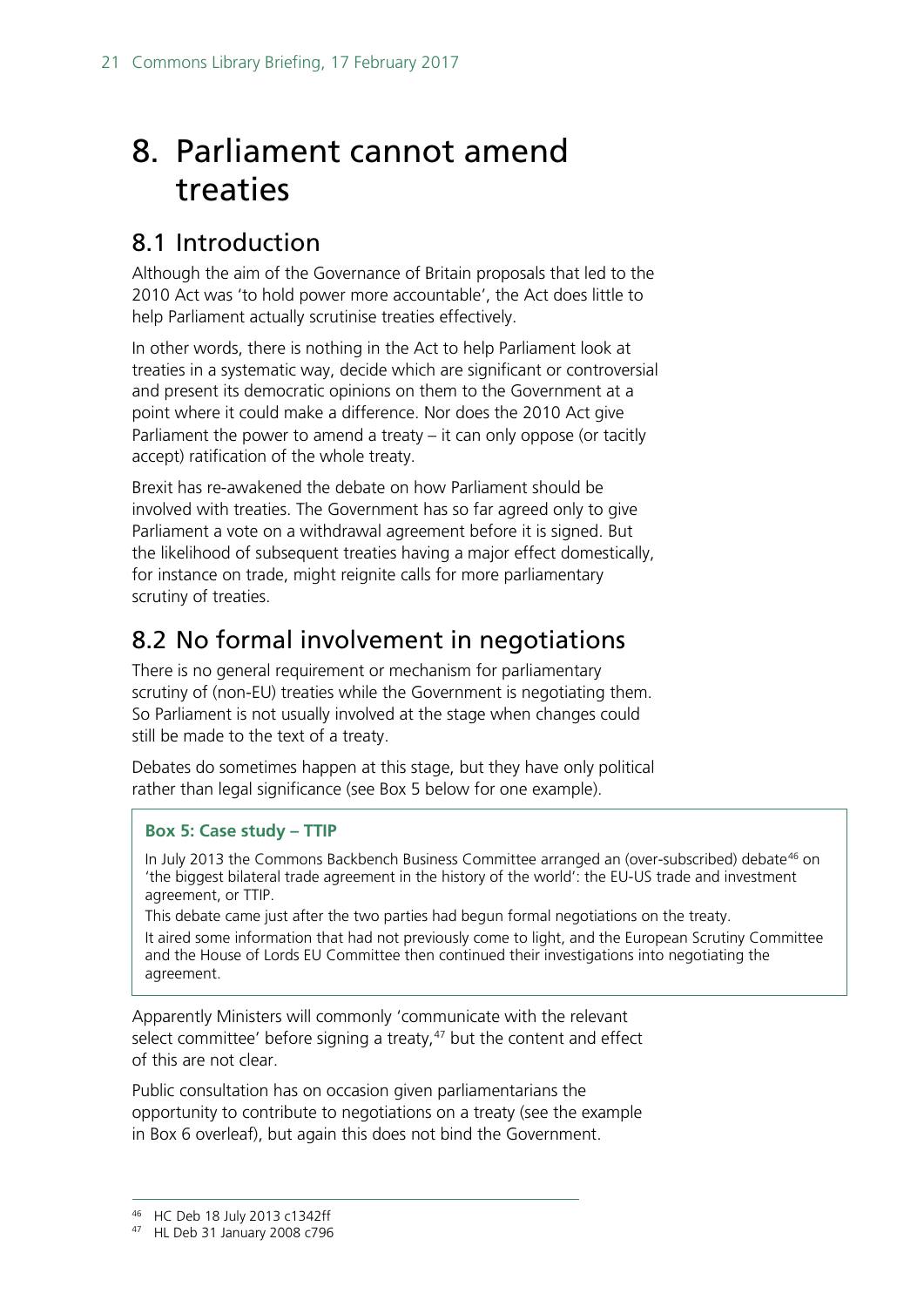### **Box 6: Case study – the Biological Weapons Convention**

Between April and September 2002, the UK carried out a public consultation on the position to be adopted during negotiations on amending the 1972 Biological and Toxin Weapons Convention. The consultation document expressly sought views from MPs, non-governmental organisations (NGOs) and other organisations and individuals with an interest in the subject.<sup>[48](#page-21-2)</sup>

# <span id="page-21-0"></span>8.3 Changing a concluded treaty

Multilateral treaties are usually negotiated and finalised by intergovernmental conferences. Once they have been concluded and opened for signature and ratification, neither individual governments nor parliaments can amend them.

A government can however submit declarations and/or reservations to treaties when it signs or ratifies them, stating for example its understanding of particular treaty provisions or that it does not consider itself bound by a certain provision.

Also treaties can usually be amended by a subsequent treaty or protocol.

## <span id="page-21-1"></span>8.4 Other countries

In the US, for example, treaties are sometimes renegotiated or have a protocol added to respond to amendments proposed by the legislature – see Box 7.

### **Box 7: The US example**

In the US, the Senate Committee on Foreign Relations can propose amendments to a treaty. The President and the other countries involved must then decide whether to accept the conditions and renegotiate the treaty or to abandon it.

According to a 2001 US Congressional Research Service report,<sup>[49](#page-21-3)</sup> it is rare for a treaty to be renegotiated after Senate consideration, and in the case of multilateral treaties renegotiation is 'usually considered infeasible because of the number of countries involved'.

But the report does identify some treaties, particularly bilateral treaties, that have been renegotiated, or negotiated further and amended by protocol, as a result of Senate consideration. One example is a UK-US tax treaty which had a protocol added to deal with reservations raised by the Committee on Foreign Relations.

Other treaties never entered into force because the Committee's reservations or amendments were not acceptable, either to the President or to the other country or countries that were party to the treaty.

But in general parliaments are not usually involved in shaping the treaty text:

The expanded parliamentary role in relation to treaty approval articulated in constitutional texts, including through increased approval thresholds, is not however to be mistaken for actual input into the content of treaty-making. The language of "advice" in the US constitutional clause on treaty approval has certainly not been replicated in later constitutional texts, and indeed famously

<span id="page-21-2"></span><sup>&</sup>lt;sup>48</sup> FCO, Strengthening the Biological and Toxin Weapons Convention: Countering the Threat from Biological Weapons, Cm 5484, 2002

<span id="page-21-3"></span><sup>&</sup>lt;sup>49</sup> US Congressional Research Service, 'Treaties and Other International Agreements: [The Role of the United States Senate'](https://www.gpo.gov/fdsys/pkg/CPRT-106SPRT66922/pdf/CPRT-106SPRT66922.pdf), January 2001, 112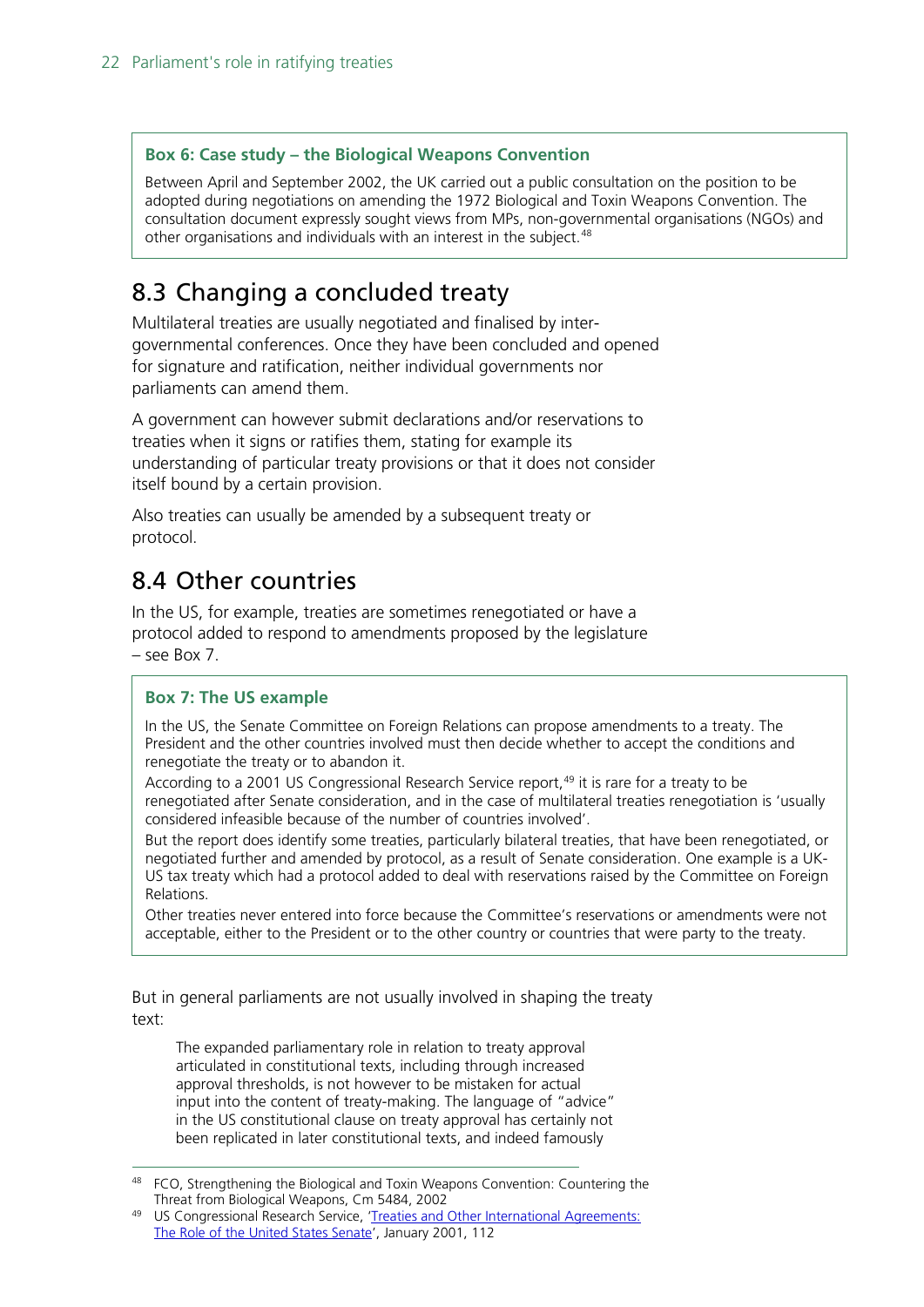even in the US the senate advice dimension quickly became a dead letter. To be sure, in practice we do have constitutional systems in which the parliamentary role goes well beyond simply voting yes or no to a purely executive negotiated agreement over which they have had no previous say. The US, and increasingly the EU, is perhaps the most prominent example of a legislature using its treaty approval powers to seek to directly shape the emerging treaty text itself. But we should certainly not assume that using the treaty approval power as a potential mechanism to shape treaty text is the norm, and indeed if anything it is the opposite that seems to be the case.<sup>[50](#page-22-1)</sup>

### <span id="page-22-0"></span>8.5 Arguments for some parliamentary involvement

Michael Bowman, Director of the University of Nottingham Treaty Centre, has suggested that where signature of a treaty is essentially a preliminary to ratification, parliamentary involvement before signature could minimise the risk of disagreements between Parliament and the Government over the desirability of ratification.<sup>51</sup>

Some commentators have called for a non-statutory 'soft mandating' mechanism, allowing Parliament to have some influence on the negotiation of a treaty or at least immediately before signature.<sup>[52](#page-22-3)</sup> This would involve, say, the minister and officials meeting the relevant select committee before international negotiations on a treaty to agree a 'soft mandate' or general bargaining position and desirable outcome. The minister would then report back to the committee and explain any departures from the agreed position.

Joanna Harrington, in a 2006 article, considered that 'there should be a mechanism that enables Parliament to draw attention to a future treaty action that has strong opposition and this mechanism should not rest on executive goodwill or discretion'. She suggests that a negative resolution procedure could be invoked within the time period assigned for scrutiny, which would 'not overly tie the hands of the executive during treaty negotiation':

Such a procedure might also encourage greater cooperation between the levels and branches of government to avoid a lobby for triggering the negative resolution mechanism at a later stage. It is also a middle ground position that balances the various interests at play, admittedly sacrificing some efficiency for some accountability.<sup>[53](#page-22-4)</sup>

<span id="page-22-1"></span> <sup>50</sup> Mario Mendez, ['Constitutional Review of Treaties: Lessons for Comparative](http://www.jeanmonnetprogram.org/paper/constitutional-review-of-treaties-lessons-for-comparative-constitutional-design-and-practice/)  [Constitutional Design and Practice'](http://www.jeanmonnetprogram.org/paper/constitutional-review-of-treaties-lessons-for-comparative-constitutional-design-and-practice/), Jean Monnet Working Paper 8/16, 2016, pp12-13

<span id="page-22-2"></span><sup>51</sup> Joint Committee on the Draft Constitutional Renewal Bill, 341

<span id="page-22-3"></span><sup>&</sup>lt;sup>52</sup> See Joint Committee on the [Draft Constitutional](http://www.publications.parliament.uk/pa/jt/jtconren.htm) Renewal Bill, **Draft Constitutional** [Renewal Bill,](http://www.publications.parliament.uk/pa/jt/jtconren.htm) HL 166 HC 551 2007-08, para 236

<span id="page-22-4"></span><sup>53</sup> Joanna Harrington, 'Scrutiny and Approval: The Role for Westminster-Style Parliaments in Treaty-Making', 55 International and Comparative Law Quarterly 121, 2006, at 158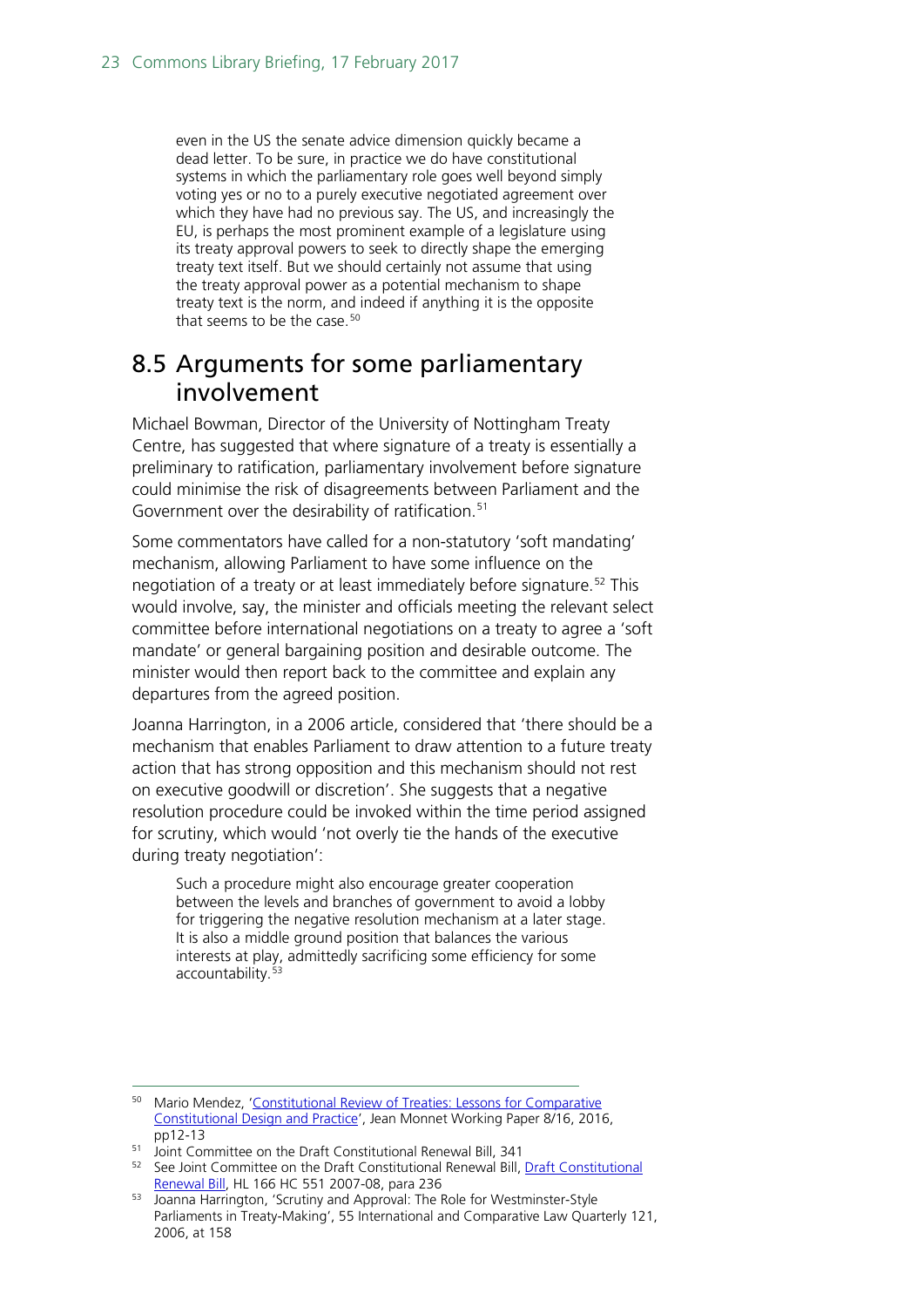## <span id="page-23-0"></span>8.6 Arguments against

But the idea of introducing a system of parliamentary scrutiny of treaty negotiations before signature has not generally been popular in the UK.<sup>[54](#page-23-2)</sup> For example:

- In early 2000, a Royal Commission on the Reform of the House of Lords agreed with the FCO that the large number and variety of treaties, and the political and diplomatic circumstances in which they are negotiated, would preclude a general commitment to compulsory pre-conclusion scrutiny.<sup>[55](#page-23-3)</sup>
- Sir Michael Wood, former legal adviser to the FCO, argued in 2007 that this was not a matter to be dealt with by legislation. Moreover, he pointed out that treaty negotiations are often conducted in secret, making parliamentary scrutiny at that stage difficult if not impossible.<sup>56</sup>
- The Labour Government in 2008 considered that a formal mechanism for scrutinising treaties before signature was neither practical nor workable, 'given the diverse circumstances and timeframes in which treaty negotiations are conducted'.[57](#page-23-5)

# <span id="page-23-1"></span>8.7 Parliament and the Brexit treaties

Brexit has stimulated many debates on Parliament's role in negotiating treaties.

### Government view

The Government maintains that disclosing its negotiating position would be damaging, and that parliamentarians should not 'micromanage' the process of leaving the EU.

And although the Government sees parliamentary accountability as a good thing, the Secretary of State for Exiting the EU, David Davis, has argued that this should be largely retrospective.

He has agreed that Parliament committed to ensuring that Members of Parliament are 'at least as well informed as the European Parliament (EP) as negotiations progress'. But it is not yet clear how well-informed the EP will be. Under an inter-institutional agreement with the European Commission, it has for instance been granted access to the 'consolidated negotiating texts' of the Trans-Atlantic Trade and Investment Partnership (TTIP) negotiations.

<span id="page-23-3"></span>55 Royal Commission on the Reform of the House of Lords (the Wakeham Commission), A House for the Future, Cm 4534, 2000, paras 8.37– 8.42

<span id="page-23-2"></span><sup>&</sup>lt;sup>54</sup> See [Parliamentary scrutiny of treaties: up to 2010,](http://researchbriefings.files.parliament.uk/documents/SN04693/SN04693.pdf) Commons Library Standard Note 4693, 25 September 2009

<span id="page-23-4"></span><sup>&</sup>lt;sup>56</sup> Joint Committee on the [Draft Constitutional](http://www.publications.parliament.uk/pa/jt/jtconren.htm) Renewal Bill, **Draft Constitutional** [Renewal Bill,](http://www.publications.parliament.uk/pa/jt/jtconren.htm) HL 166-II, HC 551-II 2007–08, 434

<span id="page-23-5"></span><sup>57</sup> Ministry of Justice, The Governance of Britain – Constitutional Renewal, Cm 7342-I, 2008, para 165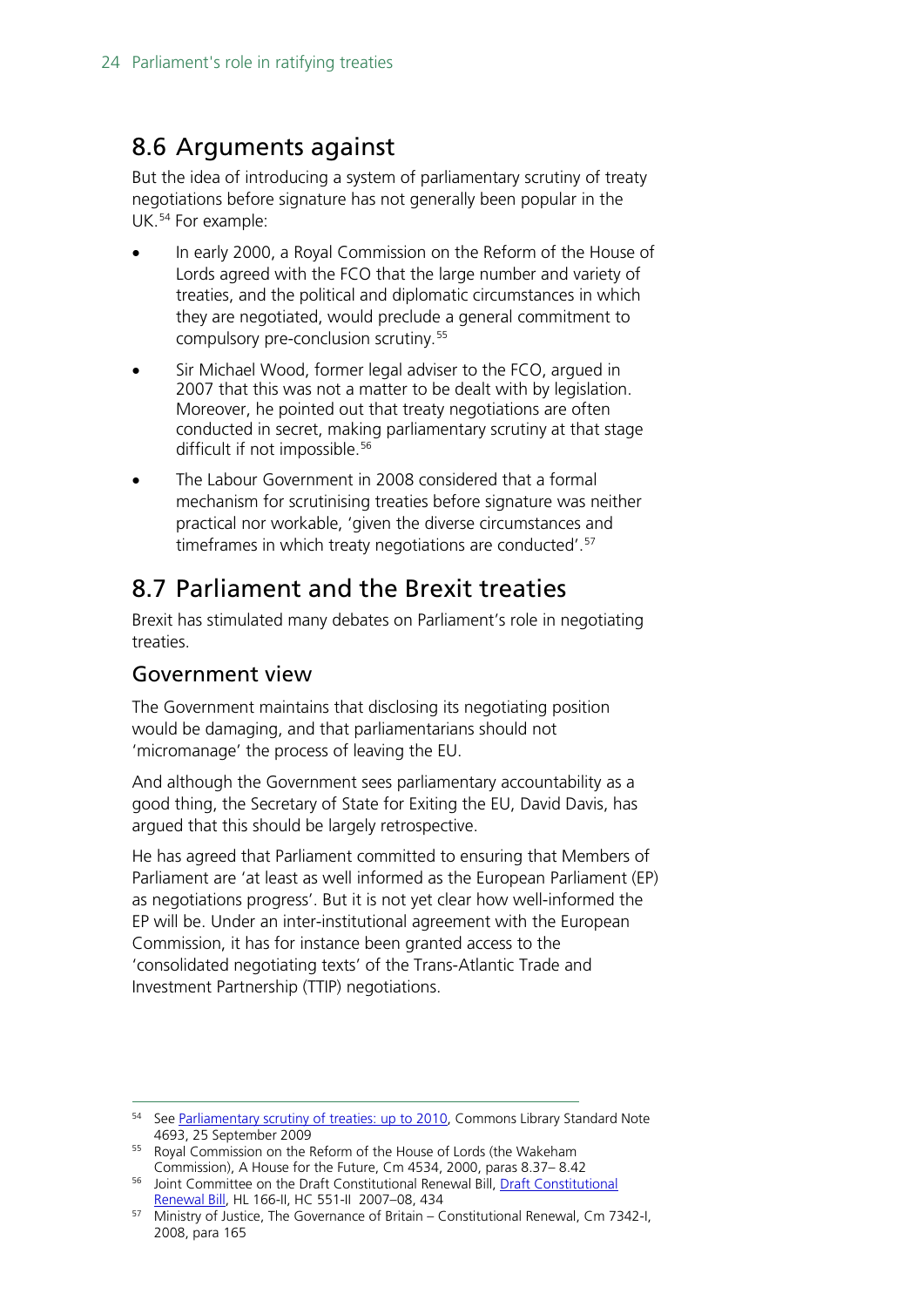### Select Committee views

Several Parliamentary Committee reports have looked at how UK Parliament will or should be involved at different stages in the process, including:

- House of Commons Exiting the European Union Committee, [The](http://www.publications.parliament.uk/pa/cm201617/cmselect/cmexeu/815/81502.htm)  [process for exiting the European Union and the Government's](http://www.publications.parliament.uk/pa/cm201617/cmselect/cmexeu/815/81502.htm)  [negotiating objectives,](http://www.publications.parliament.uk/pa/cm201617/cmselect/cmexeu/815/81502.htm) 14 January 2017
- House of Lords European Union Committee, Brexit: parliamentary [scrutiny,](http://www.publications.parliament.uk/pa/ld201617/ldselect/ldeucom/50/5002.htm) 20 October 2016
- House of Lords Constitution Committee, [The invoking of Article](http://www.parliament.uk/business/committees/committees-a-z/lords-select/constitution-committee/publications/) 50, 13 September 2016

The House of Lords EU Committee set out why it considered that Parliament should be able to monitor the Government's conduct of the negotiations, and to comment on the substance of the Government's negotiating objectives as they develop:

16.The forthcoming negotiations on Brexit will be unprecedented in their complexity and their impact upon domestic policy. The direction of many key areas of policy, affecting core national interests, will be heavily influenced, if not determined, by the outcome of the negotiations. While the Government has an obligation, following the referendum, to deliver Brexit, it seems to us inconceivable that it should take the many far-reaching policy decisions that will arise in the course of Brexit without active parliamentary scrutiny.

17.We agree with the Government, and all our witnesses, that Parliament should not seek to micromanage the negotiations. The Government will conduct the negotiations on behalf of the United Kingdom, and, like any negotiator, it will need room to manoeuvre if it is to secure a good outcome.

18.At the same time, we do not regard the principle of accountability after the fact, however important in itself, as a sufficient basis for parliamentary scrutiny of the Brexit negotiations. Instead, we call on the Government to recognise a middle ground between the extremes of micromanagement and mere accountability after the fact.

19.Within this middle ground, Parliament, while respecting the Government's need to retain room for manoeuvre, should be able both to monitor the Government's conduct of the negotiations, and to comment on the substance of the Government's negotiating objectives as they develop. Only if these principles are accepted will Parliament be able to play a constructive part in helping the Government to secure the best outcome for the United Kingdom. Such scrutiny will also contribute to a greater sense of parliamentary ownership of the process, strengthening the Government's negotiating position and increasing the likelihood that the final agreement will enjoy parliamentary and public support.<sup>[58](#page-24-0)</sup>

But it rejected the idea of a formal 'scrutiny reserve' for the Brexit negotiations as it would be a 'new departure' for the UK Parliament:

<span id="page-24-0"></span> <sup>58</sup> House of Lords European Union Committee, [Brexit: parliamentary scrutiny,](https://www.publications.parliament.uk/pa/ld201617/ldselect/ldeucom/50/5005.htm#_idTextAnchor007) 20 October 2016, paras 16-19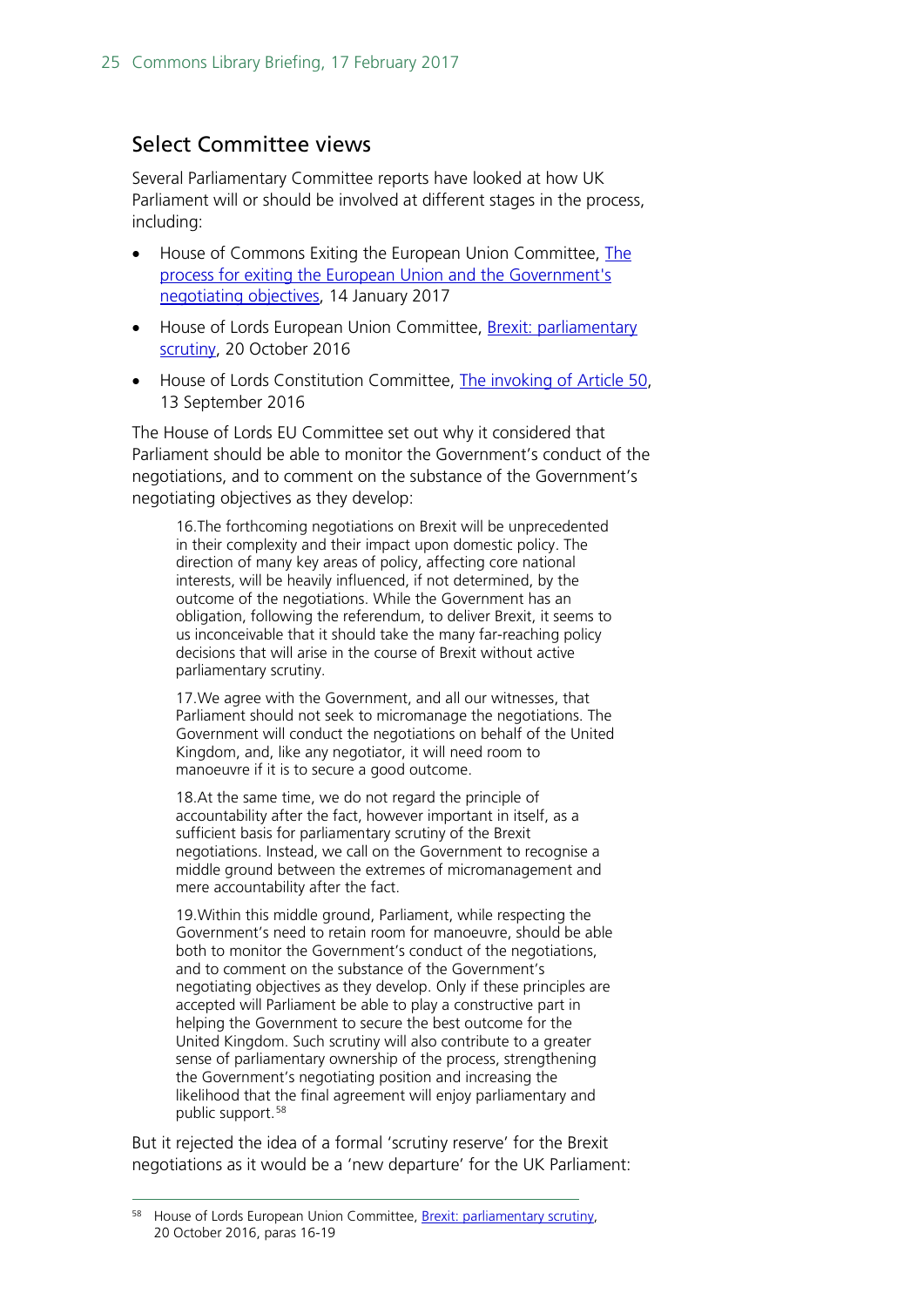We have considered whether [the proposed general principles on scrutiny by the Westminster Parliament of the forthcoming negotiations on Brexit] should be embodied in a formal scrutiny reserve resolution. On balance, however, we are persuaded that a formal and prescriptive scrutiny reserve could restrict the Government's room for manoeuvre, thereby acting against the national interest. We are also conscious that scrutiny of treaty negotiations will be a new departure for the UK Parliament: it will take time for mutual trust to develop and for optimum working practices to be identified. We therefore do not recommend the adoption of a formal scrutiny reserve at this stage.<sup>[59](#page-25-0)</sup>

### Debates on the Notification of Withdrawal Bill

Parliament's role in scrutinising the withdrawal negotiations and any resulting agreement(s) was the subject of many amendments tabled in the Commons to the Bill authorising the Government to trigger Brexit (the European Union (Notification of Withdrawal) Bill 2016-17).

Although none of these amendments was passed, the Government has now committed to giving Parliament a vote on an EU withdrawal agreement before it is concluded and signed:

The Government have committed to a vote on the final deal in both Houses before it comes into force. This will cover both the withdrawal agreement and our future relationship with the European Union. I can confirm that the Government will bring forward a motion on the final agreement, to be approved by both Houses of Parliament before it is concluded. We expect and intend that that will happen before the European Parliament debates and votes on the final agreement.<sup>60</sup>

This commitment does not appear in legislation. The Government has stated that a 'no' vote would mean the agreement(s) would fall and the UK would leave the EU without any agreement. It does not intend to renegotiate the agreement(s) in the event of Parliament voting no.

### Future treaties

The withdrawal agreement and future relationship agreement are of course likely to be only the first of a series of major treaties resulting from Brexit.

The potential impact of these treaties – for instance trade treaties allowing states to be sued by foreign investors – might well lead to more calls for greater Parliamentary scrutiny of at least some important categories of treaty.

<span id="page-25-0"></span> <sup>59</sup> House of Lords European Union Committee, [Brexit: parliamentary scrutiny,](https://www.publications.parliament.uk/pa/ld201617/ldselect/ldeucom/50/5005.htm#_idTextAnchor007) 20 October 2016, para 61

<span id="page-25-1"></span><sup>&</sup>lt;sup>60</sup> David Jones MP, Minister of State for Exiting the EU, [HC Deb 7 February 2017 c274](https://hansard.parliament.uk/commons/2017-02-07/debates/63BA059F-1DF7-4FE0-818D-3E34E34A5501/EuropeanUnion(NotificationOfWithdrawal)Bill)